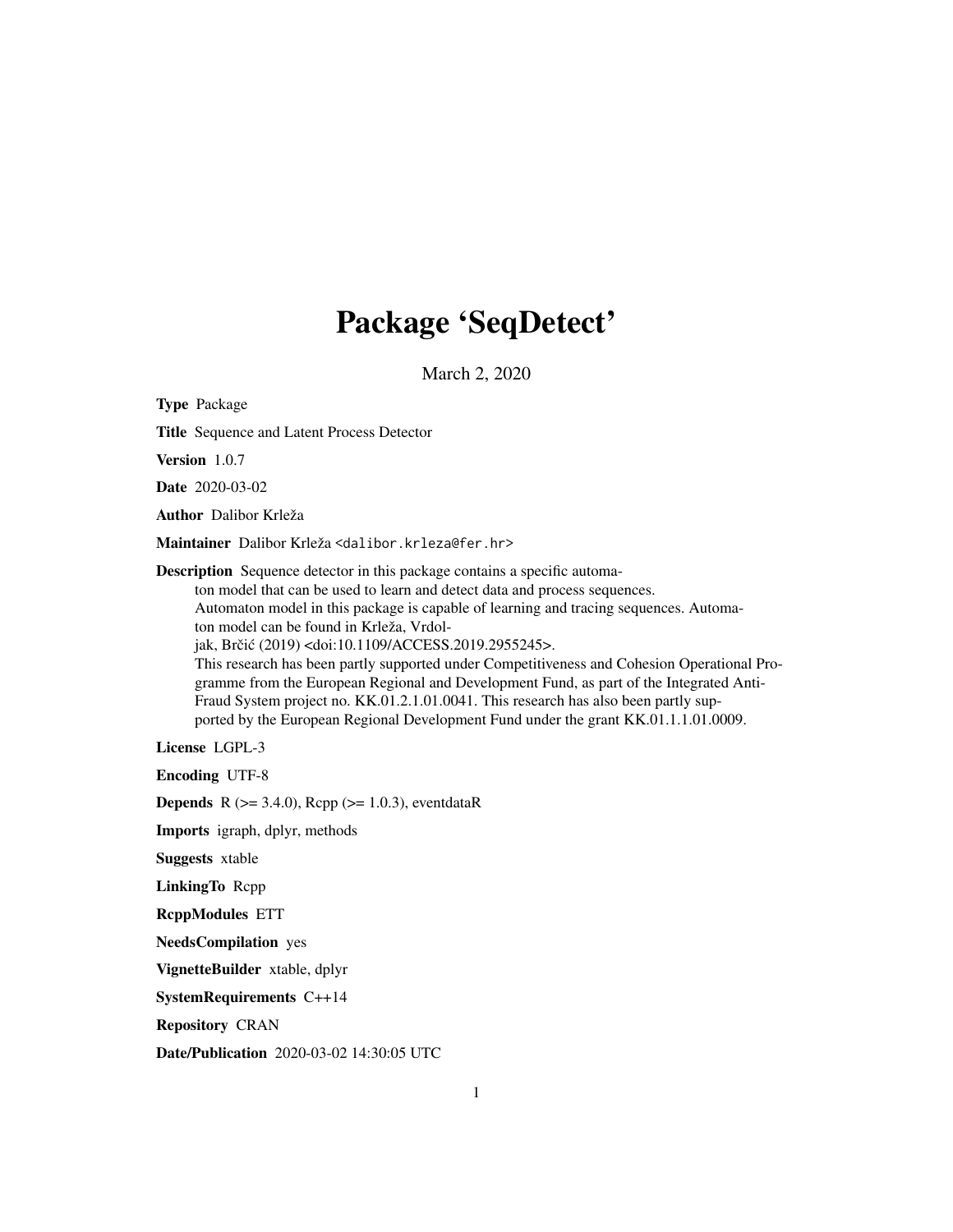# <span id="page-1-0"></span>R topics documented:

| Index |                                                         | 26                      |
|-------|---------------------------------------------------------|-------------------------|
|       |                                                         |                         |
|       |                                                         |                         |
|       |                                                         |                         |
|       |                                                         |                         |
|       | setInputDefinitions, HybridSequenceClassifier-method 22 |                         |
|       |                                                         |                         |
|       |                                                         |                         |
|       |                                                         |                         |
|       |                                                         |                         |
|       |                                                         |                         |
|       |                                                         |                         |
|       |                                                         |                         |
|       |                                                         |                         |
|       |                                                         | 14                      |
|       |                                                         | -13                     |
|       |                                                         |                         |
|       |                                                         |                         |
|       |                                                         | 9                       |
|       |                                                         | $\overline{9}$          |
|       |                                                         | $\overline{\mathbf{8}}$ |
|       |                                                         | 8                       |
|       |                                                         | $\overline{7}$          |
|       |                                                         | 6                       |
|       |                                                         | 6                       |
|       |                                                         | 5                       |
|       |                                                         | $\overline{4}$          |
|       |                                                         | $\overline{3}$          |
|       |                                                         | $\overline{3}$          |
|       |                                                         | $\overline{2}$          |

bpi\_challenge\_2019\_test1

*BPI 2019 challenge test*

# Description

A single sales process flow from the BPI 2019 challenge event log was taken to perform the Sequence Detector testing. The results are available in [1].

# Usage

bpi\_challenge\_2019\_test1()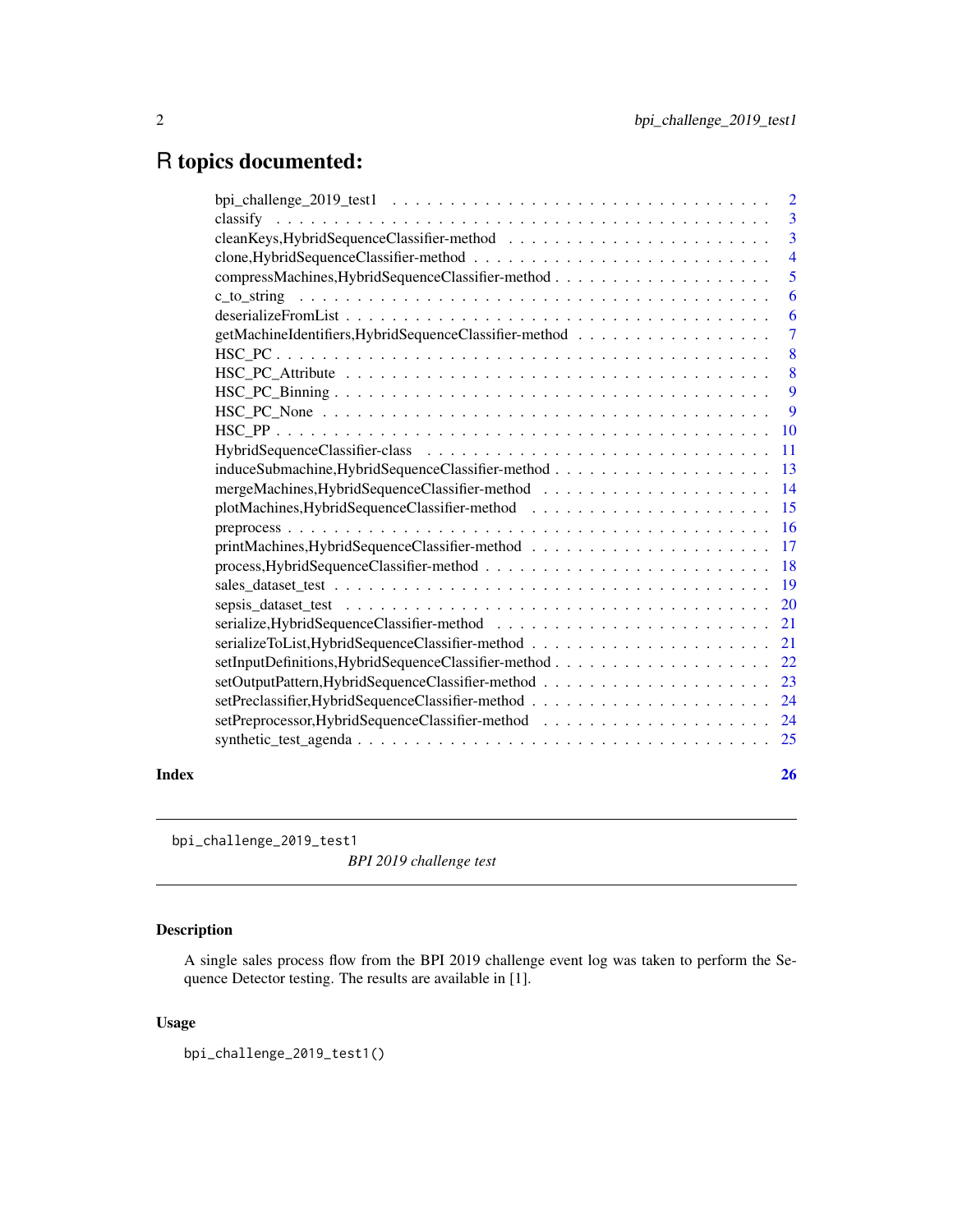#### <span id="page-2-0"></span> $\alpha$  classify  $\beta$

#### Value

None

#### References

[1] D. Krleža, B. Vrdoljak, and M. Brčić, Latent Process Discovery using Evolving Tokenized Transducer, *IEEE Access*, vol. 7, pp. 169657 - 169676, Dec. 2019

classify *Pre-classifying method*

#### Description

An abstract method that needs to be implemented by classes that derive [HSC\\_PC](#page-7-1). It performs classification on the input event stream. See the SeqDetect vignette for details on how to implement a [HSC\\_PC](#page-7-1) derived class.

#### Usage

classify(x, stream, ...)

#### Arguments

|          | $(HSC_PC)$ - A pre-classifier object                                 |
|----------|----------------------------------------------------------------------|
| stream   | (data.frame) - An input event stream                                 |
| $\cdots$ | An additional list of parameters needed for the used pre-classifier. |

#### Value

(data.frame) - An output, a consolidated stream. Each row in the output data.frame must have *.clazz* field, containing the row classification value.

cleanKeys,HybridSequenceClassifier-method *Sequence Detector Method: clean keys and tokens in machines (ETTs)*

# Description

Sequence Detector method for removing tokens.

#### Usage

```
## S4 method for signature 'HybridSequenceClassifier'
cleanKeys(machine_id=NULL)
```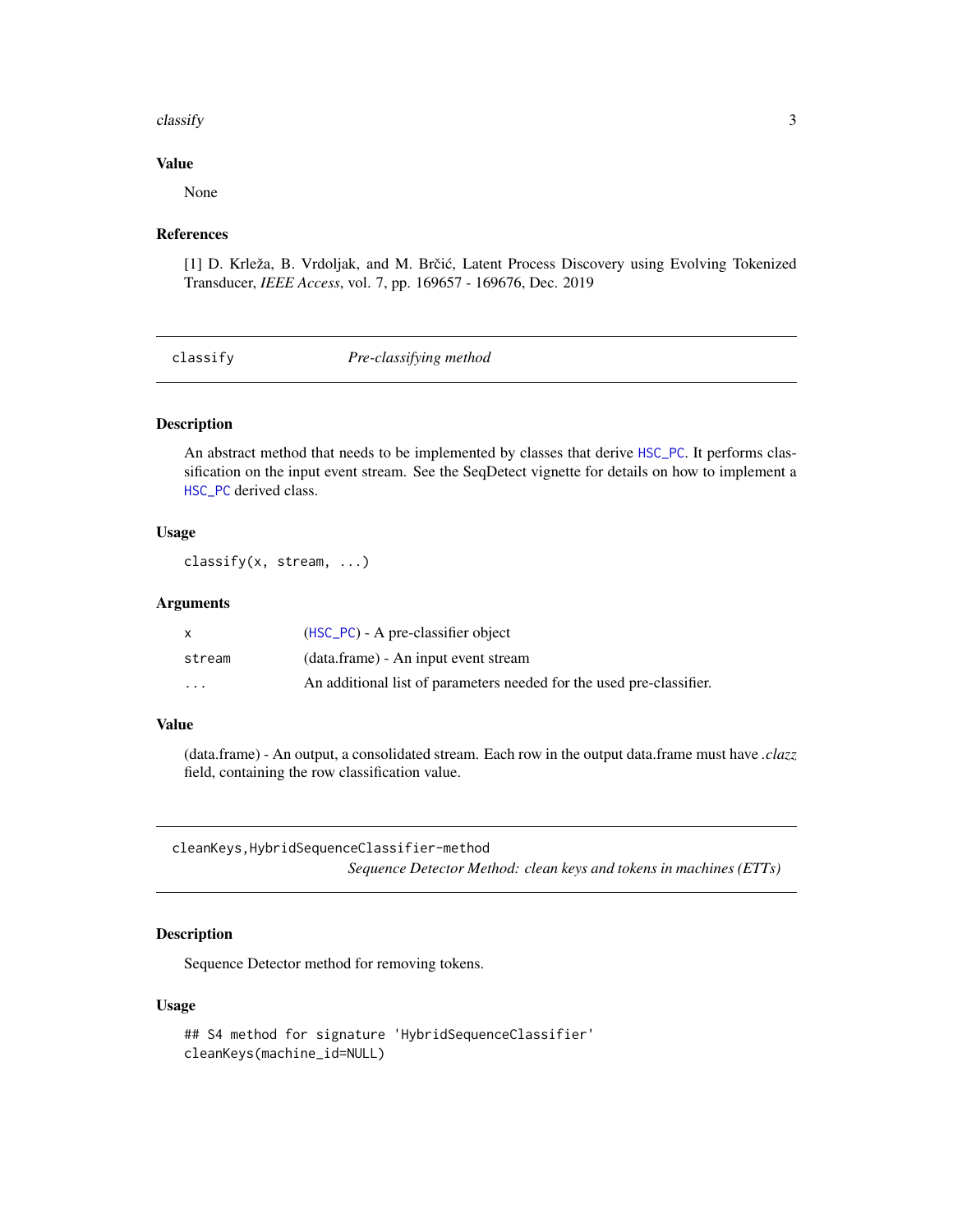#### <span id="page-3-0"></span>Arguments

machine\_id (character) - An identifier of the machine (ETT) whose token needs to be removed. If NULL, all machines tokens are removed.

#### See Also

[HybridSequenceClassifier](#page-10-1)

#### Examples

```
st <- data.frame(product=c("P45","P134","P45","P134","P134","P45","P134"),
                 sales=c(2,12,18,16,18,24,8),
                 alert=c(NA,NA,NA,NA,NA,"Alert P45","Alert P134"))
input_streams <- list(stream=st)
pp <- HSC_PP(c("product","sales"),"sequence_id",auto_id=TRUE)
pc <- HSC_PC_Binning(0,100,40,"sales")
hsc <- HybridSequenceClassifier(c("product","sales","sequence_id"),
       "sequence_id","sequence_id","product",pc,pp)
hsc$process(input_streams)
hsc$cleanKeys()
```
clone,HybridSequenceClassifier-method

*Sequence Detector Method: clone the Sequence Detector object*

#### Description

Sequence Detector method for cloning. Clones the Sequence Detector object and all its ETTs.

#### Usage

```
## S4 method for signature 'HybridSequenceClassifier'
clone()
```
#### See Also

[HybridSequenceClassifier](#page-10-1)

```
st <- data.frame(product=c("P45","P134","P45","P134","P134","P45","P134"),
                 sales=c(2,12,18,16,18,24,8),
                 alert=c(NA,NA,NA,NA,NA,"Alert P45","Alert P134"))
input_streams <- list(stream=st)
pp <- HSC_PP(c("product","sales"),"sequence_id",auto_id=TRUE)
pc <- HSC_PC_Binning(0,100,40,"sales")
hsc <- HybridSequenceClassifier(c("product","sales","sequence_id"),
       "sequence_id","sequence_id","product",pc,pp)
hsc$process(input_streams)
```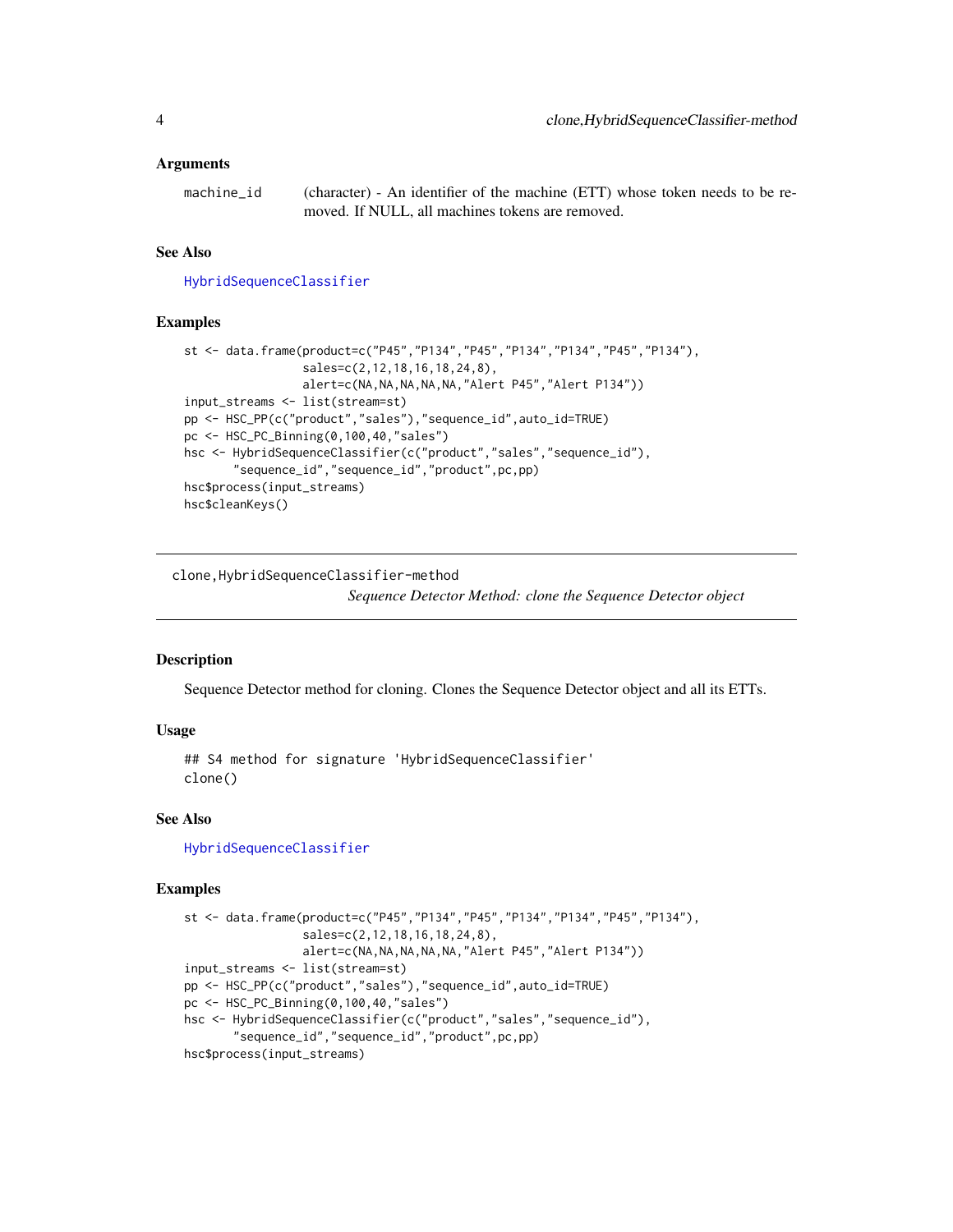# <span id="page-4-0"></span>compressMachines,HybridSequenceClassifier-method 5

```
tt <- data.frame(product=c("P672","P113","P983","P23872","P5","P672","P2982","P983","P672",
                           "P991","P983","P113","P2982","P344"),
                 sales=c(2,11,12,98,8,18,298,16,24,25,18,16,43,101),alert=NA)
test_streams <- list(stream=tt)
hsc2 <- hsc$clone()
hsc2$process(test_streams,learn=FALSE)
```
compressMachines,HybridSequenceClassifier-method *Sequence Detector Method: compress machines (ETTs)*

#### Description

Sequence Detector method for compressing machines by isolating common isomorphic sub-structured into child ETTs. See the SeqDetect vignette for details and examples.

#### Usage

```
## S4 method for signature 'HybridSequenceClassifier'
compressMachines(ratio=0.5)
```
#### Arguments

ratio (numeric) - A minimal isomorphic overlap between ETTs to be eligible for compression. Using this parameter too low (e.g. <0.5) might lead to overfragmentation of ETTs.

#### See Also

[HybridSequenceClassifier](#page-10-1)

```
st <- data.frame(product=c("P45","P134","P45","P134","P134","P45","P134"),
                 sales=c(2,12,18,16,18,24,8),
                 alert=c(NA,NA,NA,NA,NA,"Alert P45","Alert P134"))
input_streams <- list(stream=st)
pp <- HSC_PP(c("product","sales"),"sequence_id",auto_id=TRUE)
pc <- HSC_PC_Binning(0,100,40,"sales")
hsc <- HybridSequenceClassifier(c("product","sales","sequence_id"),
       "sequence_id","sequence_id","product",pc,pp)
hsc$process(input_streams)
hsc$compressMachines()
```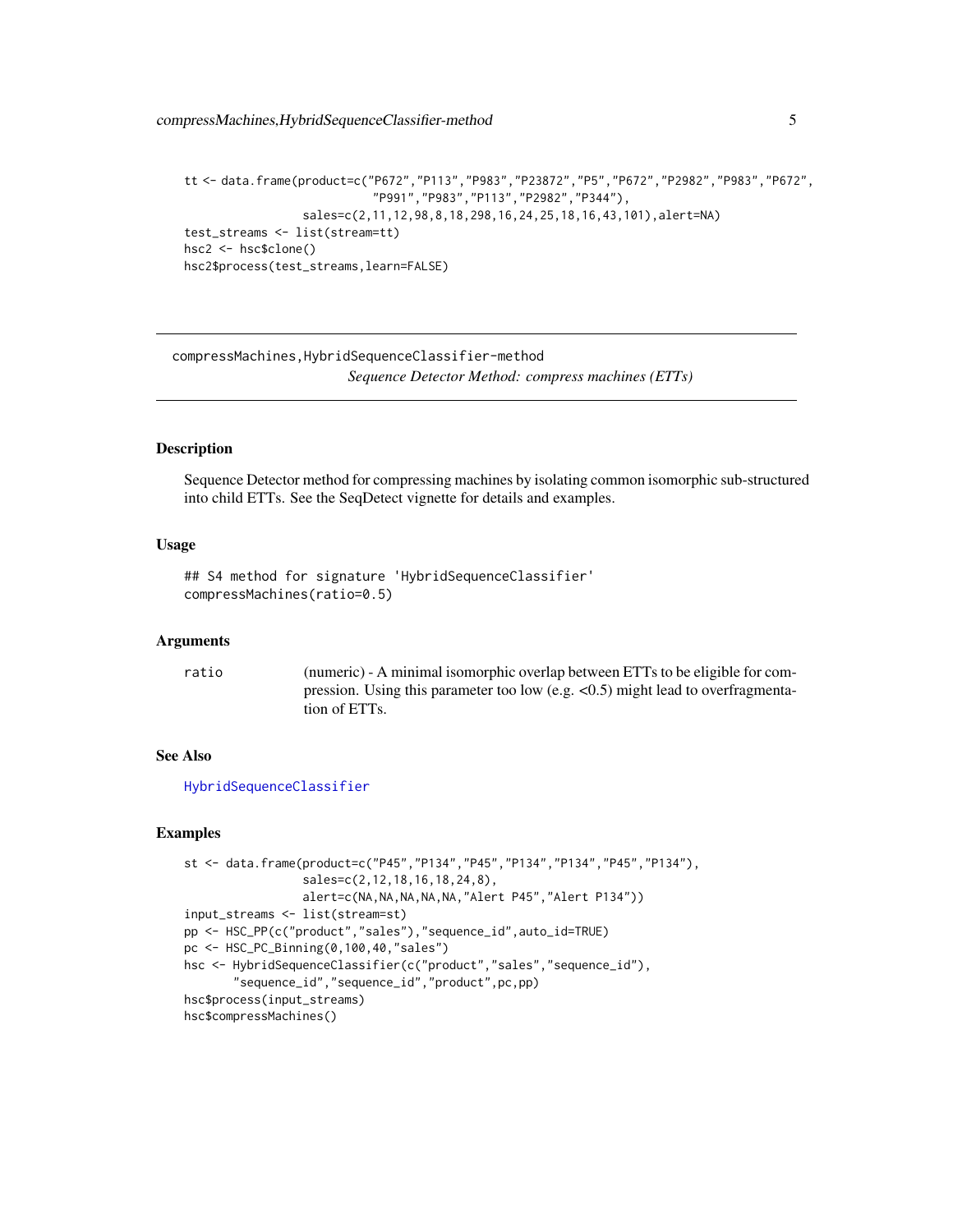<span id="page-5-0"></span>

### Description

A method that formats an input list made of strings into a single output string. The output string is formatted as *[e1,e2,...,en]*.

### Usage

c\_to\_string(var)

### Arguments

var (list) - A string list

# Value

(character) - An output string made of the input list elements, formatted as *[e1,e2,...,en]*.

<span id="page-5-1"></span>

| deserializeFromList | Sequence Detector Method: deserialize Sequence Detector object |  |  |  |
|---------------------|----------------------------------------------------------------|--|--|--|
|                     | <i>from external list</i>                                      |  |  |  |

# Description

Sequence Detector method for deserializing from a list.

#### Usage

```
deserializeFromList(l)
```
#### Arguments

l (list) - A list containing a Sequence Detector details.

## Value

(HybridSequenceClassifier) - Returns a deserialized Sequence Detector object.

#### See Also

[HybridSequenceClassifier-class](#page-10-2), [serializeToList,HybridSequenceClassifier-method](#page-0-0)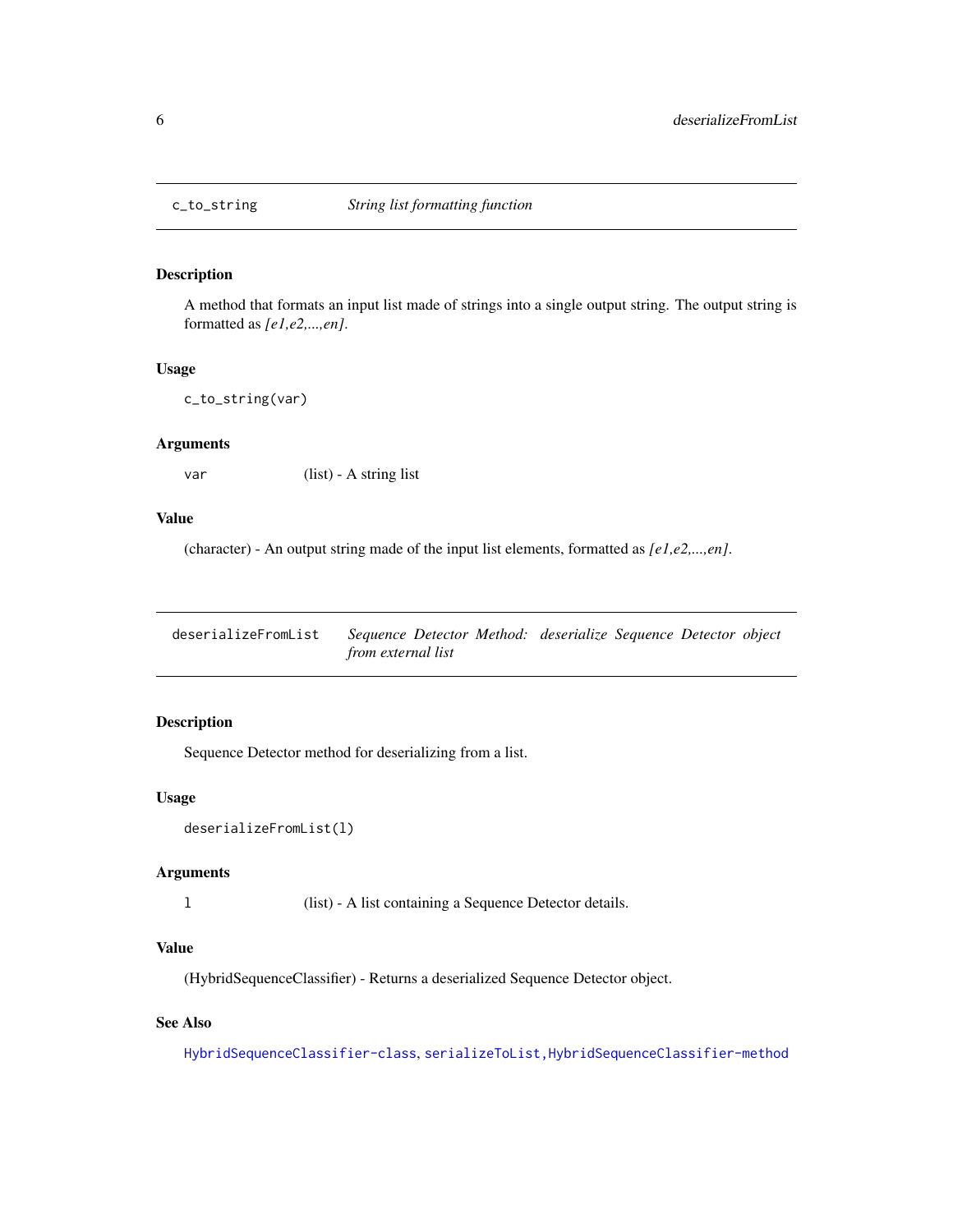#### <span id="page-6-0"></span>Examples

```
st <- data.frame(product=c("P45","P134","P45","P134","P134","P45","P134"),
                 sales=c(2,12,18,16,18,24,8),
                 alert=c(NA,NA,NA,NA,NA,"Alert P45","Alert P134"))
input_streams <- list(stream=st)
pp <- HSC_PP(c("product","sales"),"sequence_id",auto_id=TRUE)
pc <- HSC_PC_Binning(0,100,40,"sales")
hsc <- HybridSequenceClassifier(c("product","sales","sequence_id"),
       "sequence_id","sequence_id","product",pc,pp)
hsc$process(input_streams)
hsc_list <- hsc$serializeToList()
saveRDS(hsc_list,"test_list.RDS")
new_hsc_list <- readRDS("test_list.RDS")
file.remove("test_list.RDS")
hsc2 <- deserializeFromList(new_hsc_list)
```
getMachineIdentifiers,HybridSequenceClassifier-method *Sequence Detector Method: retrieve machine identifiers (ETTs)*

#### Description

Sequence Detector method for retrieving list of machine identifiers.

#### Usage

```
## S4 method for signature 'HybridSequenceClassifier'
getMachineIdentifiers()
```
#### Value

(list) A list of strings, represeting machine identifiers.

#### See Also

[HybridSequenceClassifier](#page-10-1)

```
st <- data.frame(product=c("P45","P134","P45","P134","P134","P45","P134"),
                 sales=c(2,12,18,16,18,24,8),
                 alert=c(NA,NA,NA,NA,NA,"Alert P45","Alert P134"))
input_streams <- list(stream=st)
pp <- HSC_PP(c("product","sales"),"sequence_id",auto_id=TRUE)
pc <- HSC_PC_Binning(0,100,40,"sales")
hsc <- HybridSequenceClassifier(c("product","sales","sequence_id"),
```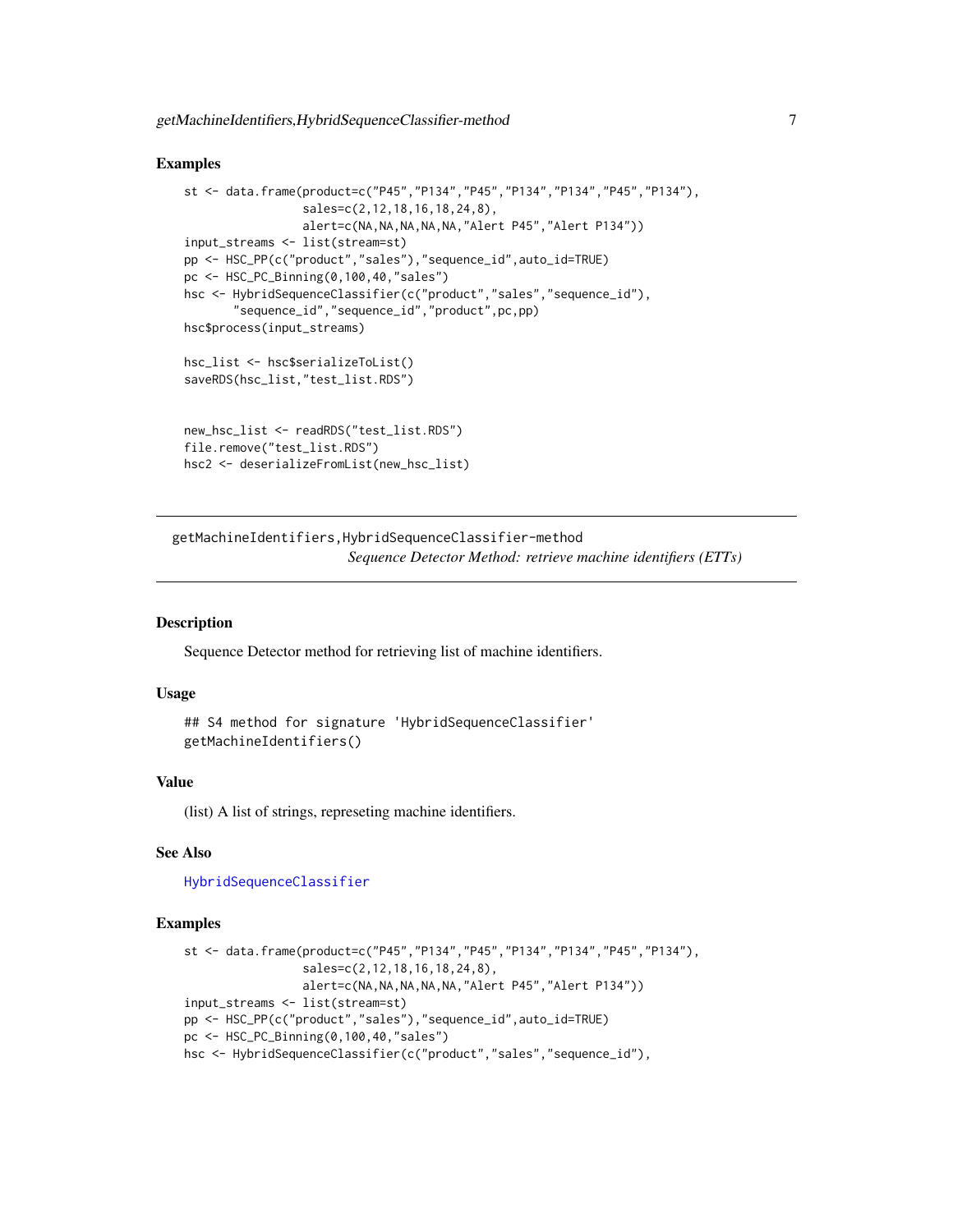```
"sequence_id","sequence_id","product",pc,pp)
res <- hsc$process(input_streams)
message(hsc$getMachineIdentifiers())
```
#### <span id="page-7-1"></span>HSC\_PC *Abstract pre-classifier class*

#### Description

All pre-classifiers must inherit this class. A pre-classifier instance cannot be directly created by this abstract class.

# See Also

[HSC\\_PC\\_None](#page-8-1)[,HSC\\_PC\\_Attribute,](#page-7-2)[HSC\\_PC\\_Binning](#page-8-2)

<span id="page-7-2"></span>HSC\_PC\_Attribute *Attribute pre-classifier*

# **Description**

Extends the [HSC\\_PC](#page-7-1) abstract class.

#### Usage

HSC\_PC\_Attribute(field)

#### Arguments

field (character) - Field taken as the classification value from the input event stream.

#### Details

A pre-classifier takes classification from the predefined field in the input event stream and copies these values to the *.clazz* field. The rest of the input event stream remains unmodified.

```
event_stream <- data.frame(product=c("P45","P134","P45","P134","P134","P45","P134"),
                          sales=c(2,12,18,16,18,24,8),
                          alert=c(NA,NA,NA,NA,NA,"Alert P45","Alert P134"))
pc <- HSC_PC_Attribute("sales")
cons_stream <- classify(pc,event_stream)
```
<span id="page-7-0"></span>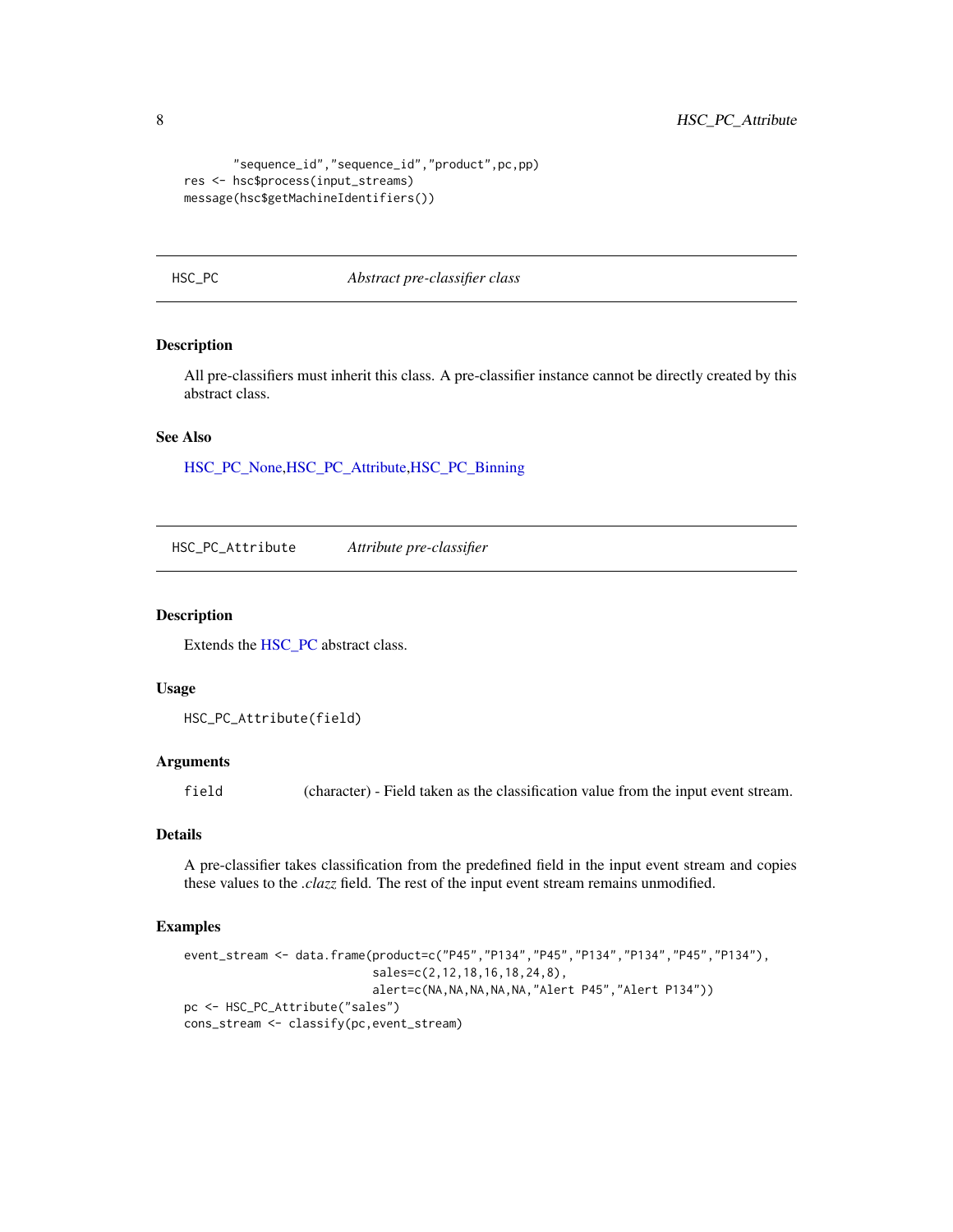<span id="page-8-2"></span><span id="page-8-0"></span>HSC\_PC\_Binning *Binning pre-classifier*

#### Description

Extends the [HSC\\_PC](#page-7-1) abstract class.

#### Usage

HSC\_PC\_Binning(min\_value, max\_value, bins, value\_field)

#### Arguments

| min_value   | (numeric) - Minimal value.                                           |
|-------------|----------------------------------------------------------------------|
| max_value   | (numeric) - Maximal value:                                           |
| bins        | (integer) - A number of bins that needs to be created.               |
| value_field | (character) - The name of the value field in the input event stream. |

## Details

A pre-classifier takes performs binning on a value field of the input event stream.

#### Examples

```
event_stream <- data.frame(product=c("P45","P134","P45","P134","P134","P45","P134"),
                           sales=c(2,12,18,16,18,24,8),
                           alert=c(NA,NA,NA,NA,NA,"Alert P45","Alert P134"))
pc <- HSC_PC_Binning(0,100,40,"sales")
cons_stream <- classify(pc,event_stream)
# Minimal value = 0, Maximal value = 100, 40 bins, values taken from the field named *sales*
```
<span id="page-8-1"></span>HSC\_PC\_None *Straight-through pre-classifier*

#### Description

Extends the [HSC\\_PC](#page-7-1) abstract class.

#### Usage

HSC\_PC\_None()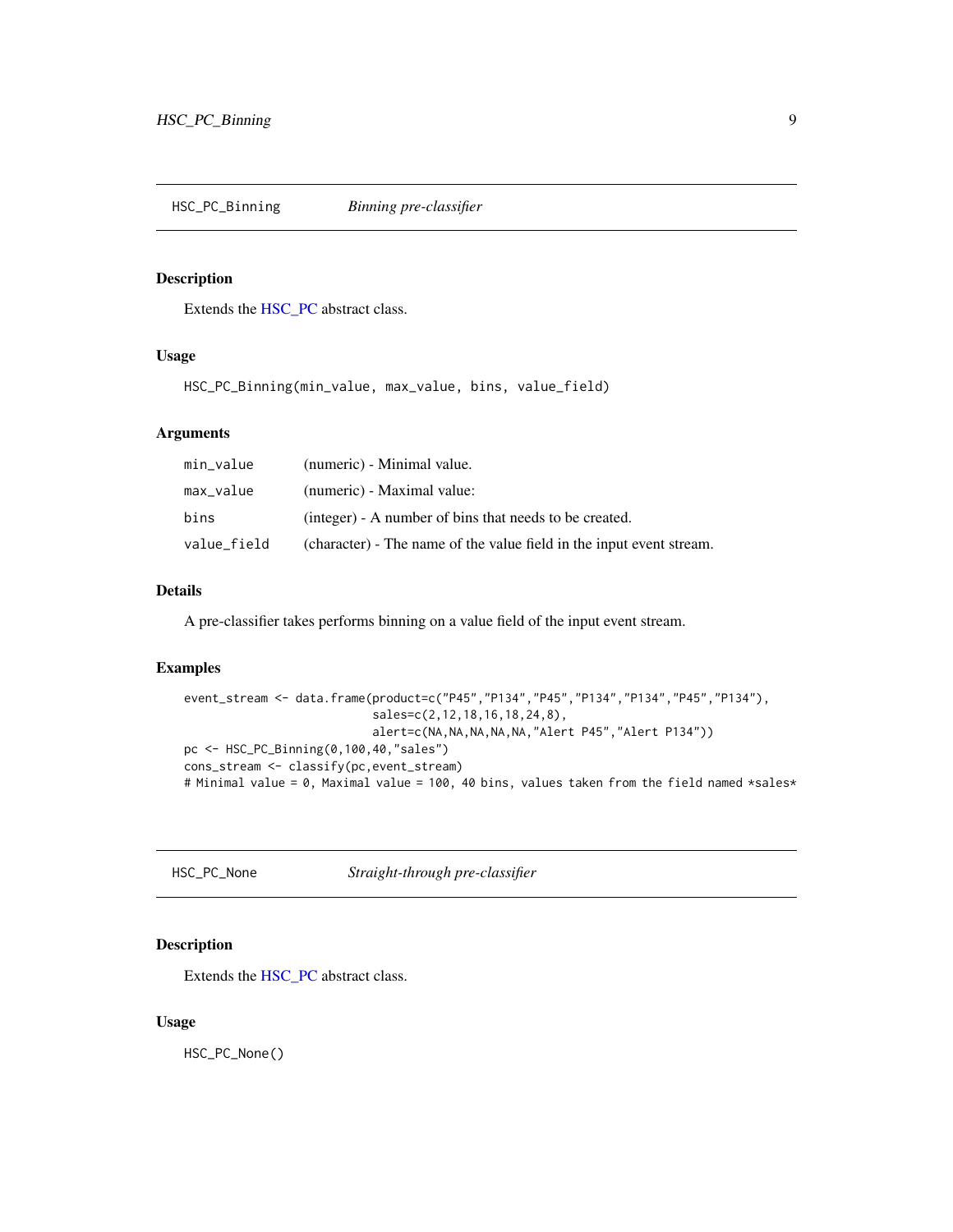# Details

A pre-classifier class that does not contain any classifier. It passes an input event stream straight through without any modifications. The only thing is to check whether the input event stream contains *.clazz* field, which should carry classification and input symbols for Sequence Detector ETTs.

### Examples

```
event_stream <- data.frame(product=c("P45","P134","P45","P134","P134","P45","P134"),
                           sales=c(2,12,18,16,18,24,8),
                           alert=c(NA,NA,NA,NA,NA,"Alert P45","Alert P134"),
                           .clazz=c(2,12,18,16,18,24,8))
pc <- HSC_PC_None()
cons_stream <- classify(pc,event_stream)
```
<span id="page-9-1"></span>

HSC\_PP *Pre-processor top-level class*

#### Description

Class that needs to be derived to create new pre-processors. A pre-processor can be directly instantiated from the HSC\_PP class.

### Usage

```
HSC_PP(fields, timestamp_field, create_unique_key = FALSE,
  auto_id = FALSE)
```
#### Arguments

| fields            | (vector) - The complete list of fields in the input data streams that needs to be<br>present in the output event stream                                                                                    |
|-------------------|------------------------------------------------------------------------------------------------------------------------------------------------------------------------------------------------------------|
| timestamp_field   |                                                                                                                                                                                                            |
|                   | (character) - The name of the sequencing field. Could be autogenerated by the<br>pre-processor, or already present in the input data streams. Used for ordering of<br>the output event stream.             |
| create_unique_key |                                                                                                                                                                                                            |
|                   | (logical) - If TRUE, the pre-processor adds field named .key to the output event<br>stream comprising a unique key (1) for all data items.                                                                 |
| auto_id           | (logical) - If TRUE, the pre-processor generates autoincremented values and<br>assigns then to the <i>timestamp_field</i> . Can be used when input data streams do not<br>comprise any timing information. |

<span id="page-9-0"></span>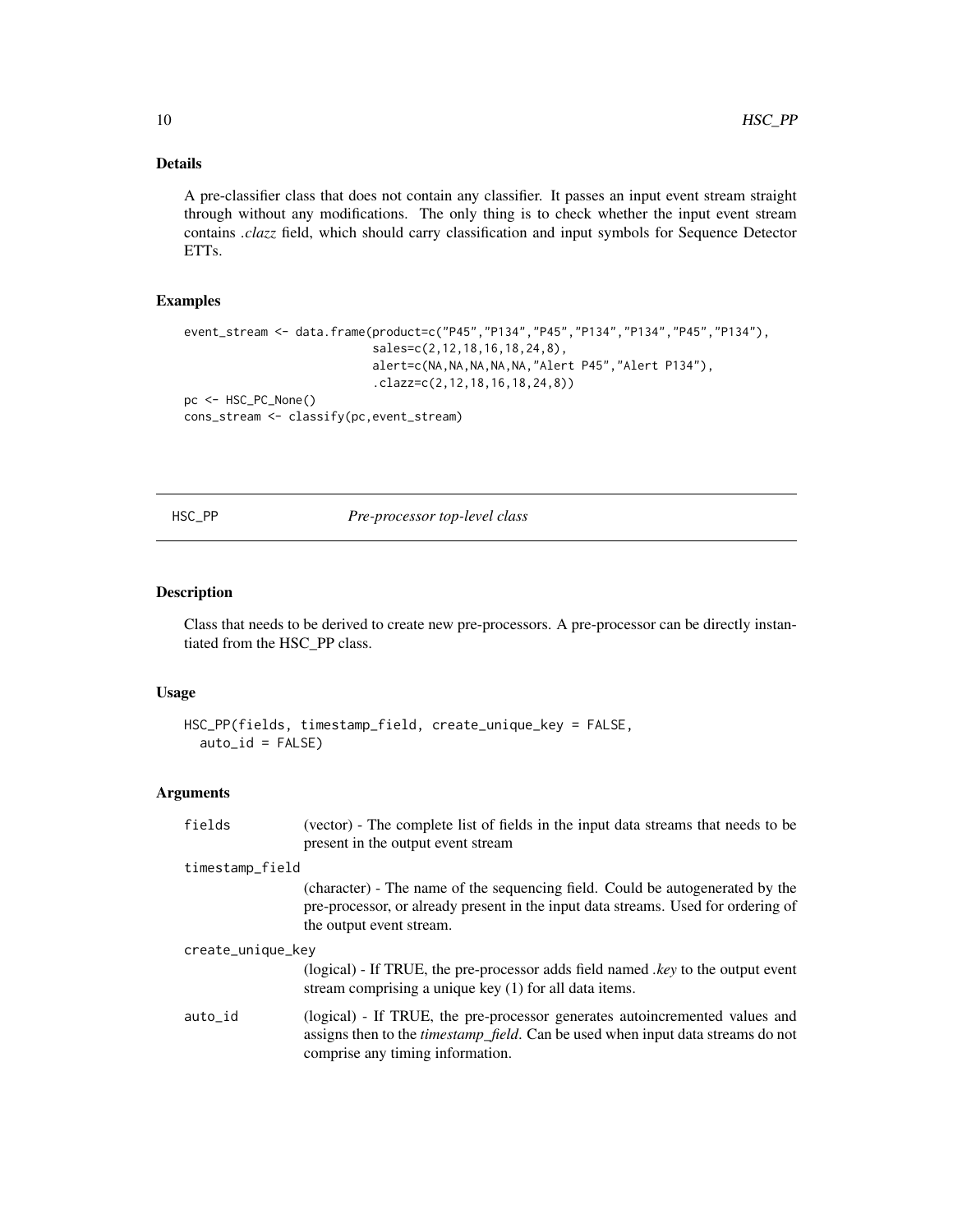#### <span id="page-10-0"></span>Details

#### Example 1

pp <-HSC\_PP(c("product","time","sales"),"time") - Creates a new HSC\_PP pre-processor that uses *time* field for ordering of the output event stream.

#### Example 2

pp <-HSC\_PP(c("product","sales"),"sequence\_id",auto\_id=TRUE) - Creates a new HSC\_PP pre-processor that has no time field. Instead, the pre-processor adds the *sequence\_id* field and generates autoincremented values for it.

#### Example 3

pp <-HSC\_PP(c("sequence\_val"),"sequence\_id",create\_unique\_key=TRUE,auto\_id=TRUE) - Creates a new HSC\_PP pre-processor that has no time and no key field. The pre-processor adds the *sequence\_id* field and generates autoincremented values for it. Also, the *.key=1* column is added to all output events.

<span id="page-10-2"></span>HybridSequenceClassifier-class *Sequence Detector*

#### <span id="page-10-1"></span>**Description**

The Sequence Detector class.

#### Details

Instantiates a Sequence Detector object. Constructor takes a number of parameters that define pre-processing and pre-classification stages, as well as the structure of the input consolidated data stream. These stages can be redefined again later using [setInputDefinitions,HybridSequenceClassifier-method](#page-0-0) method. See the SeqDetect vignette for examples.

#### Fields

fields (vector, character) - A vector of all relevant consolidated data stream fields.

timestamp\_start\_field (character) - A name of the field having starting time point values.

- timestamp\_finish\_field (character) A name of the field having finishing time point values.
- context\_field (character) A name of the context identifier field (key field). If NULL, then *.key* field is used for retrieving context identifier values.
- preclassifier [\(HSC\\_PC\)](#page-7-1) A pre-classifier object. If NULL, the Sequence Detector creates new *HSC\_PC\_None* pre-classifier, which means that the input consolidated data stream must have *.clazz* field for retrieving classification values (input symbols in the underlying ETTs).
- preprocessor [\(HSC\\_PP\)](#page-9-1) A pre-processing object. If NULL, the Sequence Detector creates new *HSC\_PP* pre-processor having the same fields as define in the *fields* parameter, and ordering timestamp field as defined in *timestamp\_start\_field*.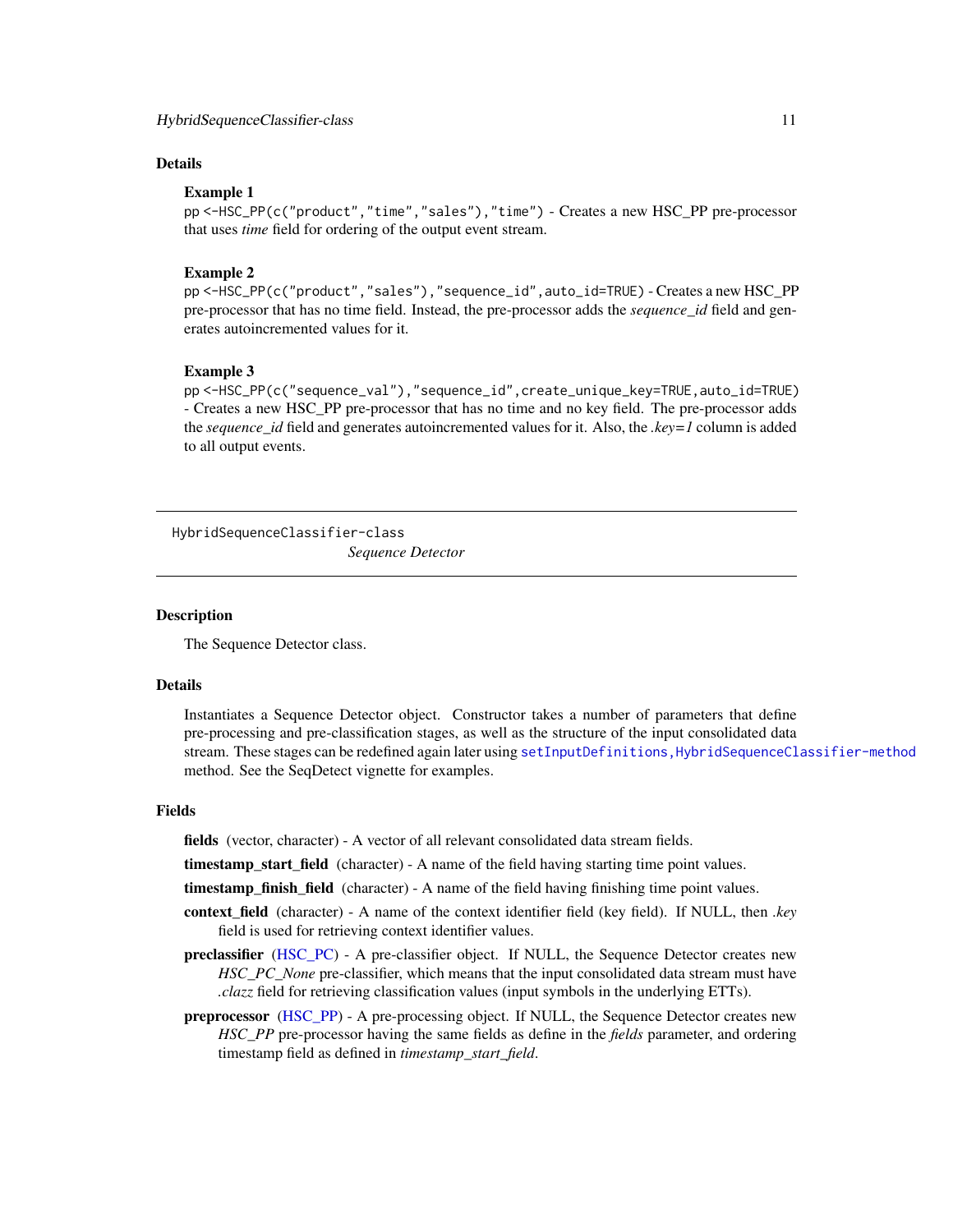- decay\_descriptors (list) A list of decay descriptors. If NULL, token decay machanism is not used. Descriptor structure can be seen in vignettes.
- **pattern field** (character) A name of the field having output symbol values, i.e., relational ETT classification output.
- time\_series\_sequence\_stats (logical) If TRUE, ETTs are instructed to create sequence statistics. This is used whe having input time-series data streams. If FALSE, the sequence statistics are not created.
- reuse\_states (logical) The parameter defined in [1]. ETTs are created so that each ETT have a state that represents each input symbol.
- **parallel execution** (logical) Force parallel execution of ETTs in the Sequence Detector object. Useful when we expect higher number of ETTs in the same Sequence Detector.

#### Methods

- cleanKeys(machine\_id=NULL) Sequence Detector method for removing tokens and keys [cleanKeys,HybridSequenceClassifier-method](#page-0-0)
- clone() Sequence Detector method for cloning [clone,HybridSequenceClassifier-method](#page-0-0)
- compressMachines(ratio=0.5) Sequence Detector method for compressing the underlying set of ETTs

[compressMachines,HybridSequenceClassifier-method](#page-0-0)

getMachineIdentifiers() Sequence Detector method for retrieving identifiers for the underlying set of ETTs

[getMachineIdentifiers,HybridSequenceClassifier-method](#page-0-0)

- induceSubmachine(threshold, isolate=FALSE) Sequence Detector method for performing statistical projections on the underlying set of ETTs [induceSubmachine,HybridSequenceClassifier-method](#page-0-0)
- mergeMachines() Sequence Detector method for merging the underlying set of ETTs [mergeMachines,HybridSequenceClassifier-method](#page-0-0)
- plotMachines(machine\_id=NULL) Sequence Detector method for plotting the underlying set of ETTs

[plotMachines,HybridSequenceClassifier-method](#page-0-0)

- printMachines(machine\_id=NULL, state=NULL, print\_cache=TRUE, print\_keys=TRUE) Sequence Detector method for printing the underlying set of ETTs to the R console [printMachines,HybridSequenceClassifier-method](#page-0-0)
- process(streams, learn=TRUE, give\_explain=TRUE, threshold=NULL, debug=FALSE, out\_filename=NULL, ...) Sequence Detector method for processing an input streams slice [process,HybridSequenceClassifier-method](#page-0-0)
- serialize() Sequence Detector method for serializing the underlying set of ETTs definitions [serialize,HybridSequenceClassifier-method](#page-0-0)
- serializeToList() Sequence Detector method for serializing the underlying set of ETTs definitions to the list [serializeToList,HybridSequenceClassifier-method](#page-0-0)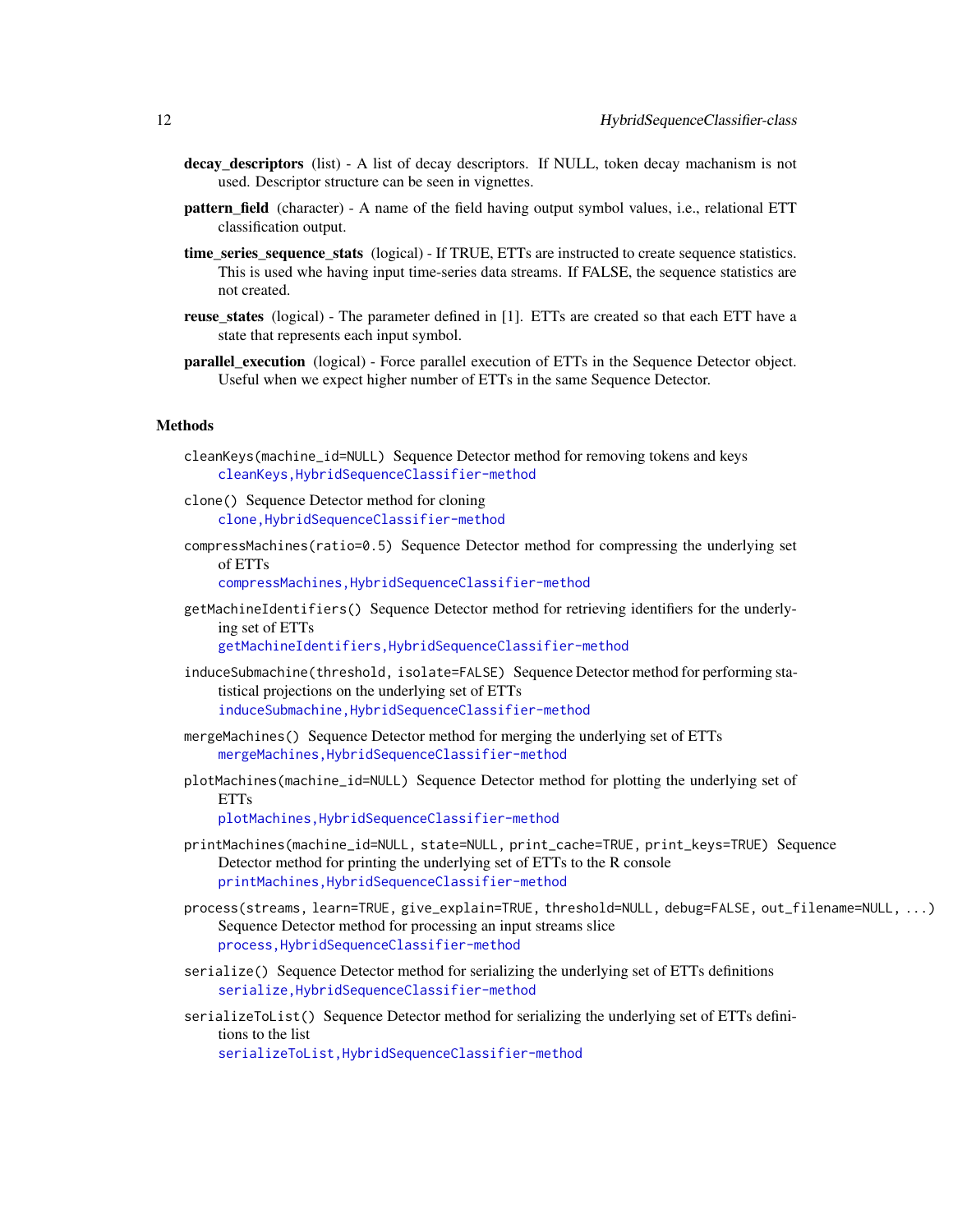<span id="page-12-0"></span>induceSubmachine,HybridSequenceClassifier-method 13

- setOutputPattern(states=c(), transitions=c(), pattern, machine\_id=NULL) Sequence Detector method for setting the output alphabet to the underlying set of ETTs [setOutputPattern,HybridSequenceClassifier-method](#page-0-0)
- setPreprocessor(preprocessor) Sequence Detector method for setting the pre-processor [setPreprocessor,HybridSequenceClassifier-method](#page-0-0)
- setPreclassifier(preclassifier) Sequence Detector method for setting the pre-classifier [setPreclassifier,HybridSequenceClassifier-method](#page-0-0)
- setInputDefinitions(fields, timestamp\_start\_field, timestamp\_finish\_field, context\_field=NULL, precla Sequence Detector method for redefining the input definitions [setInputDefinitions,HybridSequenceClassifier-method](#page-0-0)

#### References

[1] D. Krleža, B. Vrdoljak, and M. Brčić, Latent Process Discovery using Evolving Tokenized Transducer, *IEEE Access*, vol. 7, pp. 169657 - 169676, Dec. 2019

induceSubmachine,HybridSequenceClassifier-method *Sequence Detector Method: ETT projection*

#### Description

Sequence Detector method for ETT projections. See the SeqDetect vignette for proper usage and cases. All projection changes are performed on the same Sequence Detector object.

#### Usage

```
## S4 method for signature 'HybridSequenceClassifier'
induceSubmachine(threshold,isolate=FALSE)
```
#### Arguments

| threshold | (integer) - A threshold for the ETT projection. All transitions that have invoca-<br>tion statistic above the threshold are moved to a submachine.                                                                                          |
|-----------|---------------------------------------------------------------------------------------------------------------------------------------------------------------------------------------------------------------------------------------------|
| isolate   | (logical) - After the regular sequences are moved the the submachine, the origi-<br>nal parent can be removed, leaving only the most regular sequences. If TRUE,<br>the parent ETT is removed and only the most regular sequences are left. |

#### Value

Returns: TRUE - projection was performed successfully FALSE - no projection was performed.

#### See Also

[HybridSequenceClassifier](#page-10-1)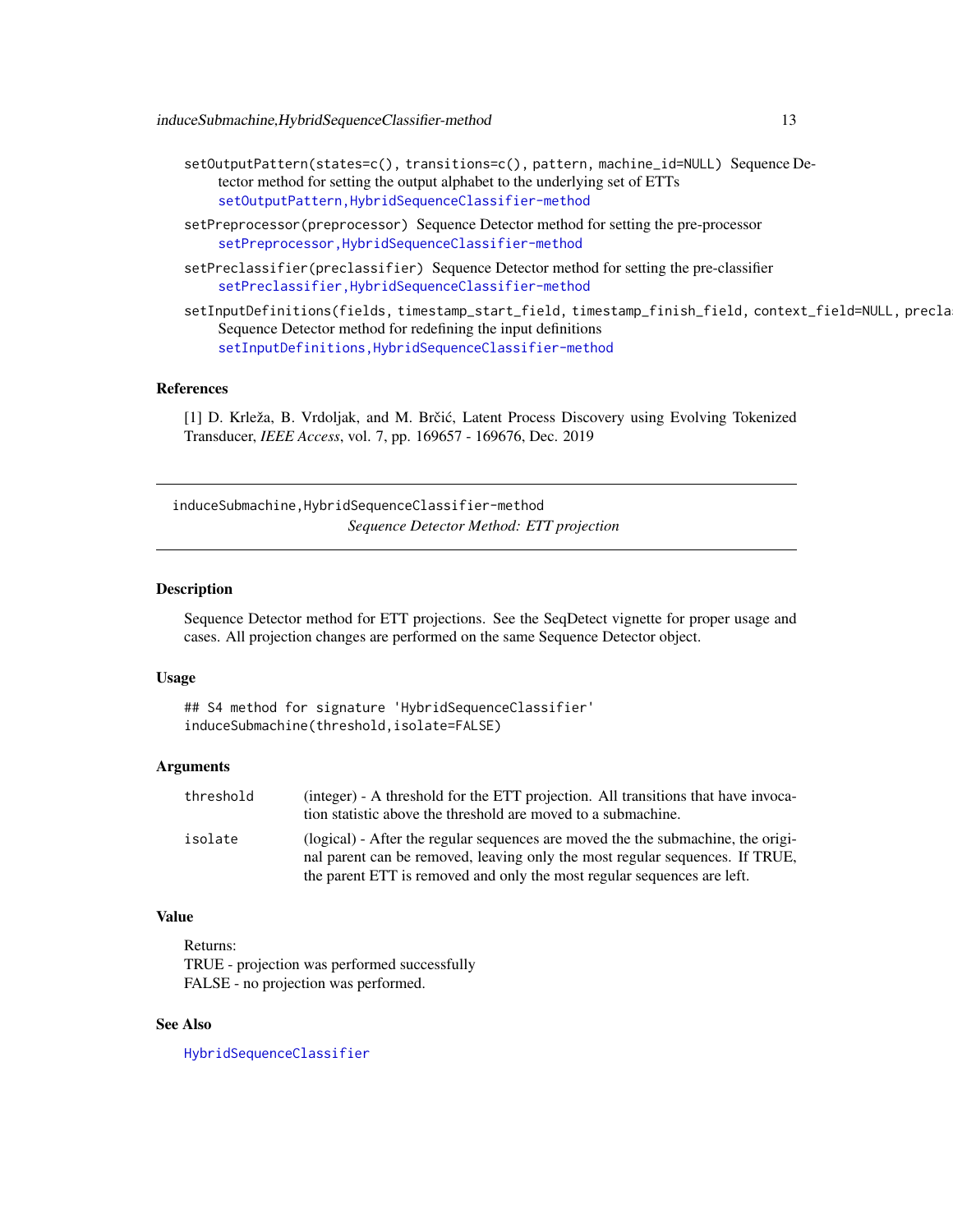#### <span id="page-13-0"></span>Examples

```
st <- data.frame(product=c("P1","P2"),sales=c(5,76),alert=c(NA,NA))
for(i in 1:400) {
 st <- rbind(st,data.frame(product=c("P1","P2"),sales=c(10,58),alert=c(NA,NA)))
 st <- rbind(st,data.frame(product=c("P1","P2"),sales=c(20,31),alert=c(NA,NA)))
}
st <- rbind(st,data.frame(product=c("P1","P2"),sales=c(30,11),
                          alert=c("Sequence 1","Sequence 2")))
input_streams <- list(stream=st)
pp <- HSC_PP(c("product","sales","alert"),"sequence_id",auto_id=TRUE)
pc <- HSC_PC_Attribute("sales")
hsc <- HybridSequenceClassifier(c("sequence_id","product","sales","alert"),"sequence_id",
                                 "sequence_id",context_field="product",preclassifier=pc,
                                preprocessor=pp,reuse_states=TRUE,pattern_field="alert")
hsc$process(input_streams,learn=TRUE)
hsc$cleanKeys()
hsc$induceSubmachine(200,isolate=TRUE)
hsc$printMachines()
```
mergeMachines,HybridSequenceClassifier-method *Sequence Detector Method: merge machines (ETTs)*

#### Description

Sequence Detector method for merging machines. See the SeqDetect vignette for details and examples.

#### Usage

```
## S4 method for signature 'HybridSequenceClassifier'
mergeMachines()
```
#### See Also

[HybridSequenceClassifier](#page-10-1)

```
ldf1 <- data.frame(product=c("P1","P1","P1","P1"),sequence_id=c(1,3,5,7),
                   sales=c(5,76,123,1),alert=c(NA,NA,NA,"Alert P1"))
ldf2 <- data.frame(product=c("P2","P2","P2","P2"),sequence_id=c(2,4,6,8),
                   sales=c(21,76,123,42),alert=c(NA,NA,NA,"Alert P2"))
input_streams <- list(stream1=ldf1,stream2=ldf2)
pp <- HSC_PP(c("product","sales","alert","sequence_id"),"sequence_id")
pc <- HSC_PC_Attribute("sales")
hsc <- HybridSequenceClassifier(c("sequence_id","product","sales","alert"),
                                    "sequence_id","sequence_id",context_field="product",
                                     preclassifier=pc,preprocessor=pp,reuse_states=TRUE,
```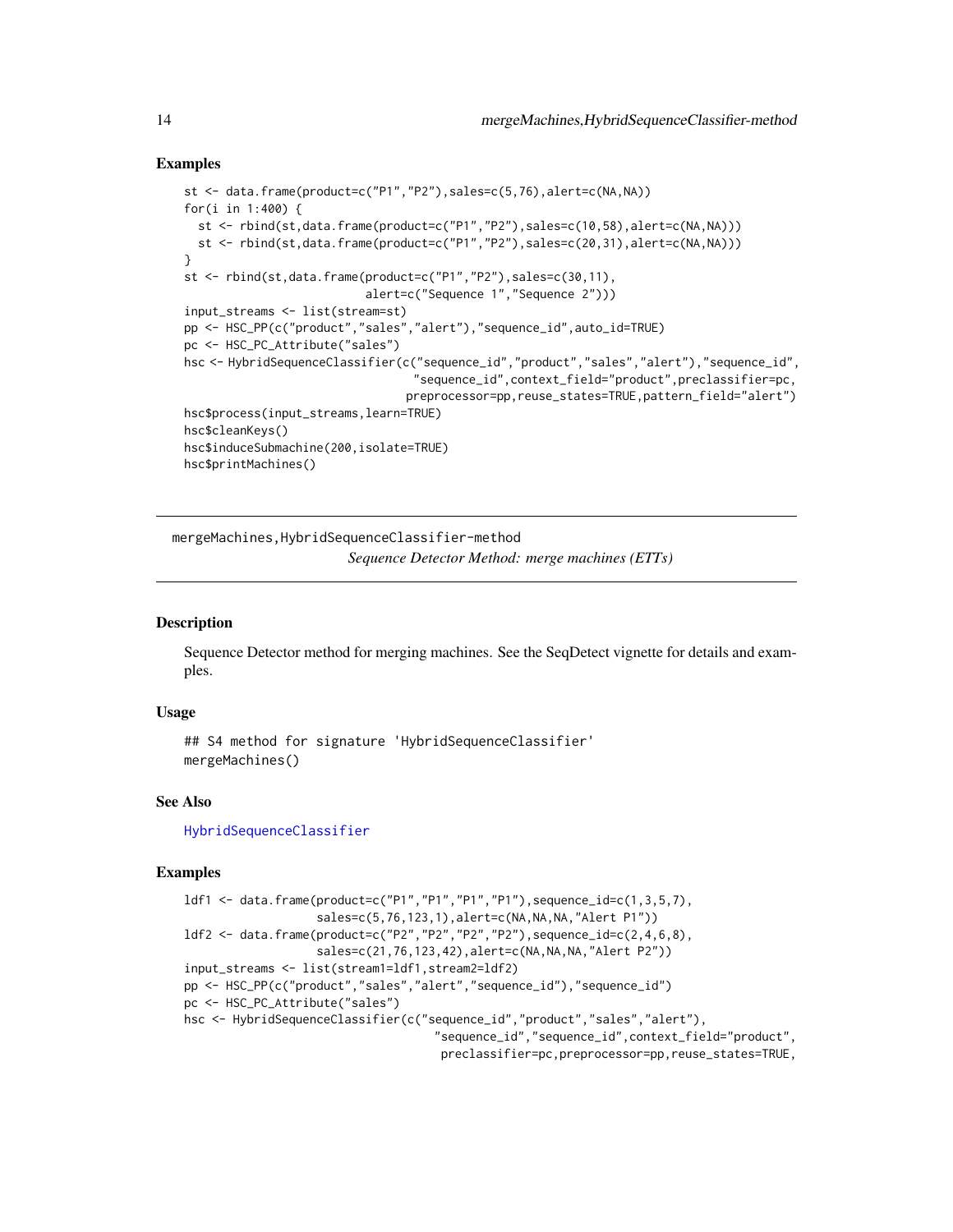```
pattern_field="alert")
```

```
hsc$process(input_streams,learn=TRUE)
hsc$cleanKeys()
hsc$mergeMachines()
hsc$printMachines()
```
plotMachines,HybridSequenceClassifier-method *Sequence Detector Method: plot machines (ETTs)*

#### Description

Sequence Detector method for plotting of machines in the Sequence Detector object. Plotting is following the output symbols of the states and transitions. For machines that don't have a small output alphabet could not be plotted fully and correctly.

#### Usage

```
## S4 method for signature 'HybridSequenceClassifier'
plotMachines(machine_id=NULL)
```
#### **Arguments**

machine\_id (character) - A machine identifier that needs to be plotted. If NULL, all machines are plotted.

#### See Also

[HybridSequenceClassifier](#page-10-1)

```
ldf1 <- data.frame(product=c("P1","P1","P1","P1"),sequence_id=c(1,3,5,7),
                   sales=c(5,76,123,1),alert=c(NA,NA,NA,"Alert P1"))
ldf2 <- data.frame(product=c("P2","P2","P2","P2"),sequence_id=c(2,4,6,8),
                   sales=c(21,76,123,42),alert=c(NA,NA,NA,"Alert P2"))
input_streams <- list(stream1=ldf1,stream2=ldf2)
pp <- HSC_PP(c("product","sales","alert","sequence_id"),"sequence_id")
pc <- HSC_PC_Attribute("sales")
hsc <- HybridSequenceClassifier(c("sequence_id","product","sales","alert"),
                                    "sequence_id","sequence_id",context_field="product",
                                     preclassifier=pc,preprocessor=pp,reuse_states=TRUE,
                                         pattern_field="alert")
hsc$process(input_streams,learn=TRUE)
hsc$cleanKeys()
hsc$mergeMachines()
hsc$plotMachines()
```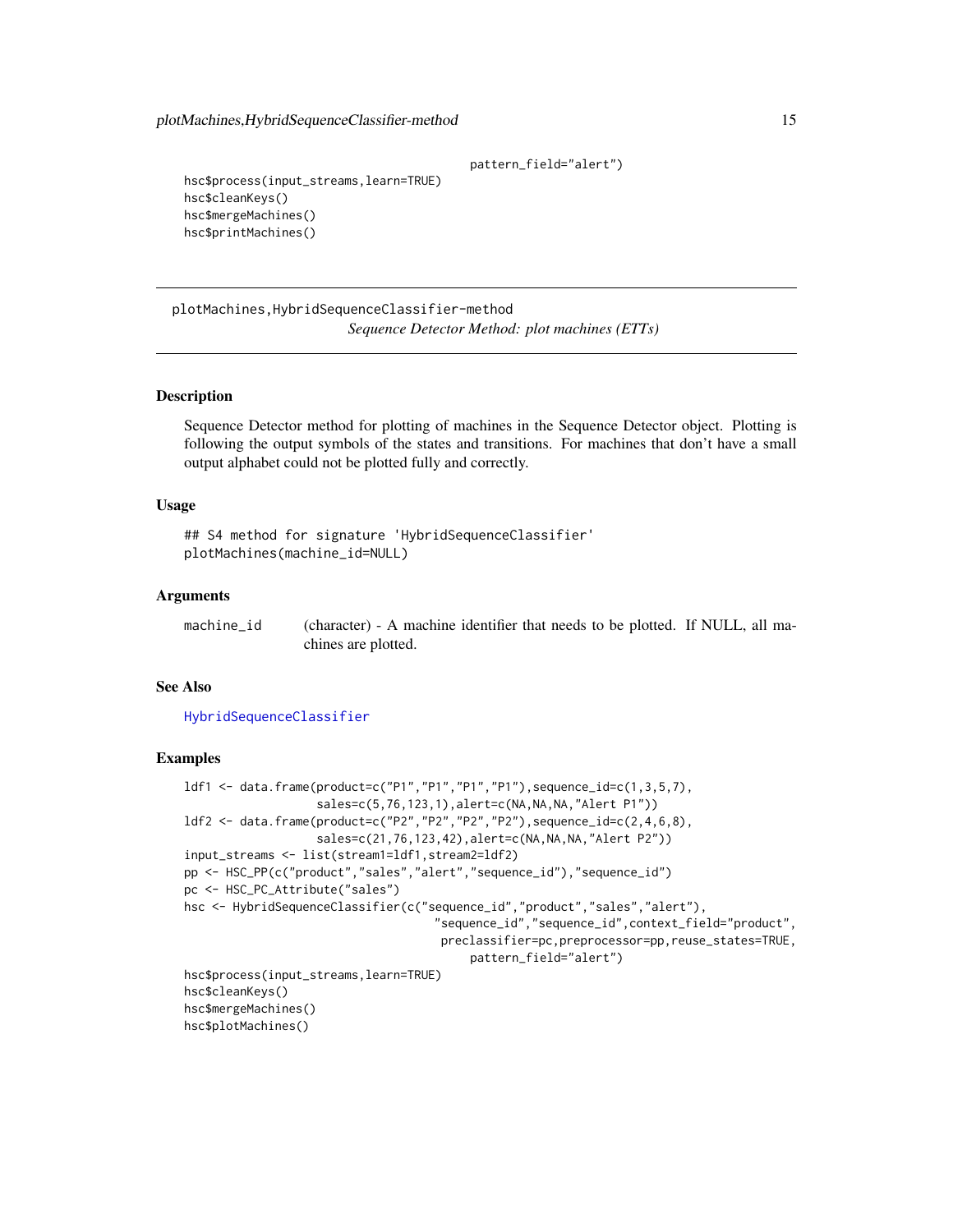<span id="page-15-0"></span>

# Description

A method that all pre-processor classes need to implement. It is the code that aggregates and consolidates input data streams into one output event stream.

#### Usage

preprocess(x, streams, ...)

# Arguments

|          | The pre-processor object.                                                                                                                              |
|----------|--------------------------------------------------------------------------------------------------------------------------------------------------------|
| streams  | A named list that comprises input data streams. Each input data stream is a data<br>frame comprising fields declared while creating the HSC PP object. |
| $\cdots$ | An additional list of parameters that can be used by the pre-processor.                                                                                |

#### Details

Input streams can be created as

streams -> list(stream1=x1,stream2=x2,....)

where *x1* is a data frame and *stream1* is the name of the stream. All examnples can be seen in the SeqDetect vignette.

#### Value

Returns a list that comprises:

- *obj* A returning pre-processor object. Passed in the subsequent invocation as *x*.
- *res* An output event stream. A resulting data frame representing the output event stream that is ordered according to the timestamp / sequence field and comprises all declared fields.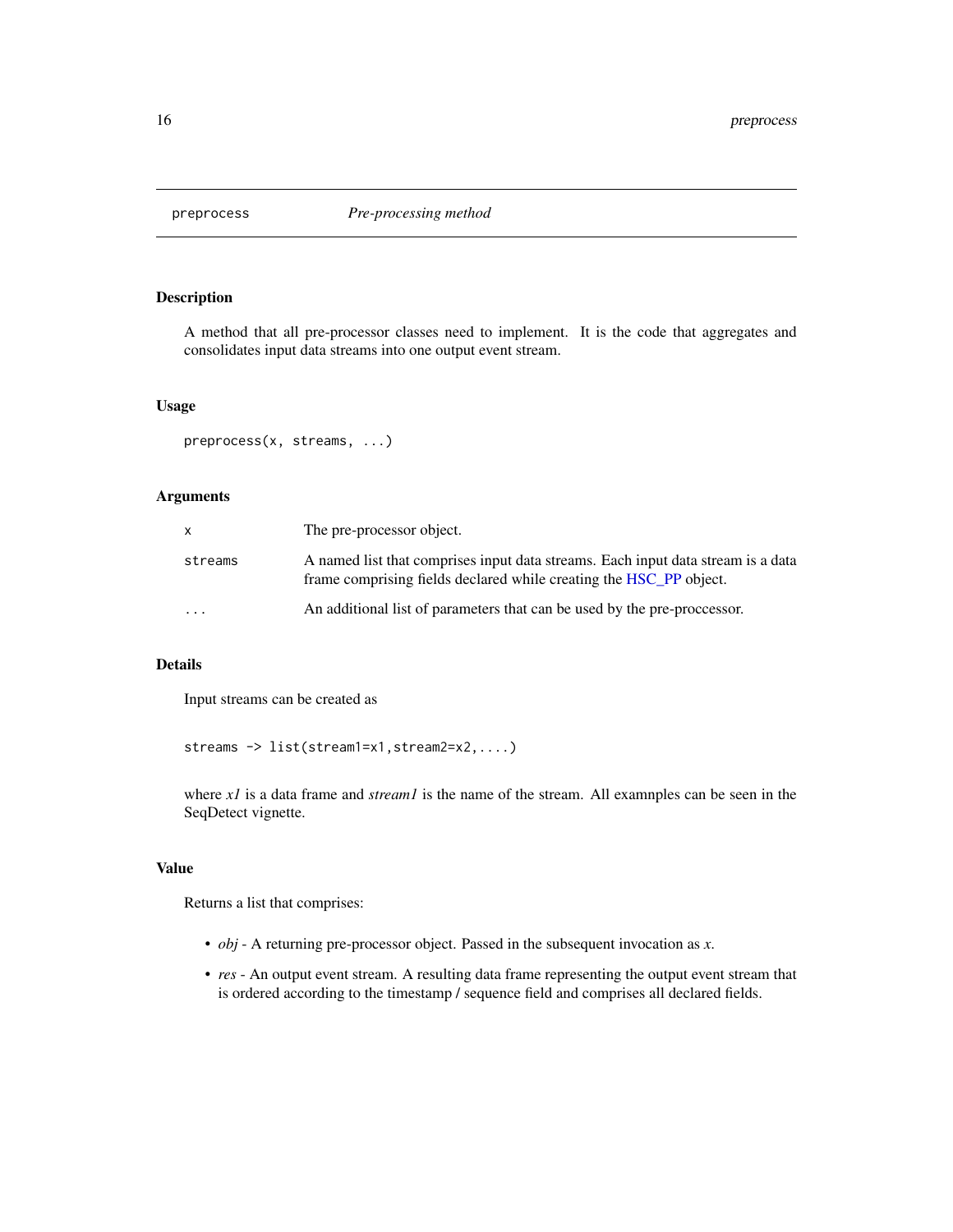<span id="page-16-0"></span>printMachines,HybridSequenceClassifier-method *Sequence Detector Method: printout machines (ETTs)*

#### Description

Sequence Detector method for printing out the machines (ETTs) in the Sequence Detector object. See The SeqDetect vignette for proper usage and cases.

#### Usage

```
## S4 method for signature 'HybridSequenceClassifier'
printMachines(machine_id=NULL,state=NULL,print_cache=TRUE,print_keys=TRUE)
```
#### Arguments

| $machine_id$ | (character) - If defined, printout only machine that has the supplied identifier. If<br>NULL, printout all machines.                                                                            |
|--------------|-------------------------------------------------------------------------------------------------------------------------------------------------------------------------------------------------|
| state        | (character) - If defined, printout only states that have the supplied identifier. If<br>NULL, printout all states.                                                                              |
| print_cache  | (logical) - Switch for printout of the cache. If FALSE, the cache printout is<br>omitted. The cache can be quite big for each machine and state, and could<br>potentially blur the printout.    |
| print_keys   | (logical) - Switch for printout of the current token set. If FALSE, the token<br>set printout is omitted. The number of tokens can be considerable, and could<br>potentially blur the printout. |

#### See Also

[HybridSequenceClassifier](#page-10-1)

```
ldf1 <- data.frame(product=c("P1","P1","P1","P1"),sequence_id=c(1,3,5,7),
                   sales=c(5,76,123,1),alert=c(NA,NA,NA,"Alert P1"))
ldf2 <- data.frame(product=c("P2","P2","P2","P2"),sequence_id=c(2,4,6,8),
                   sales=c(21,76,123,42),alert=c(NA,NA,NA,"Alert P2"))
input_streams <- list(stream1=ldf1,stream2=ldf2)
pp <- HSC_PP(c("product","sales","alert","sequence_id"),"sequence_id")
pc <- HSC_PC_Attribute("sales")
hsc <- HybridSequenceClassifier(c("sequence_id","product","sales","alert"),
                                    "sequence_id","sequence_id",context_field="product",
                                     preclassifier=pc,preprocessor=pp,reuse_states=TRUE,
                                         pattern_field="alert")
hsc$process(input_streams,learn=TRUE)
hsc$cleanKeys()
hsc$mergeMachines()
hsc$printMachines()
```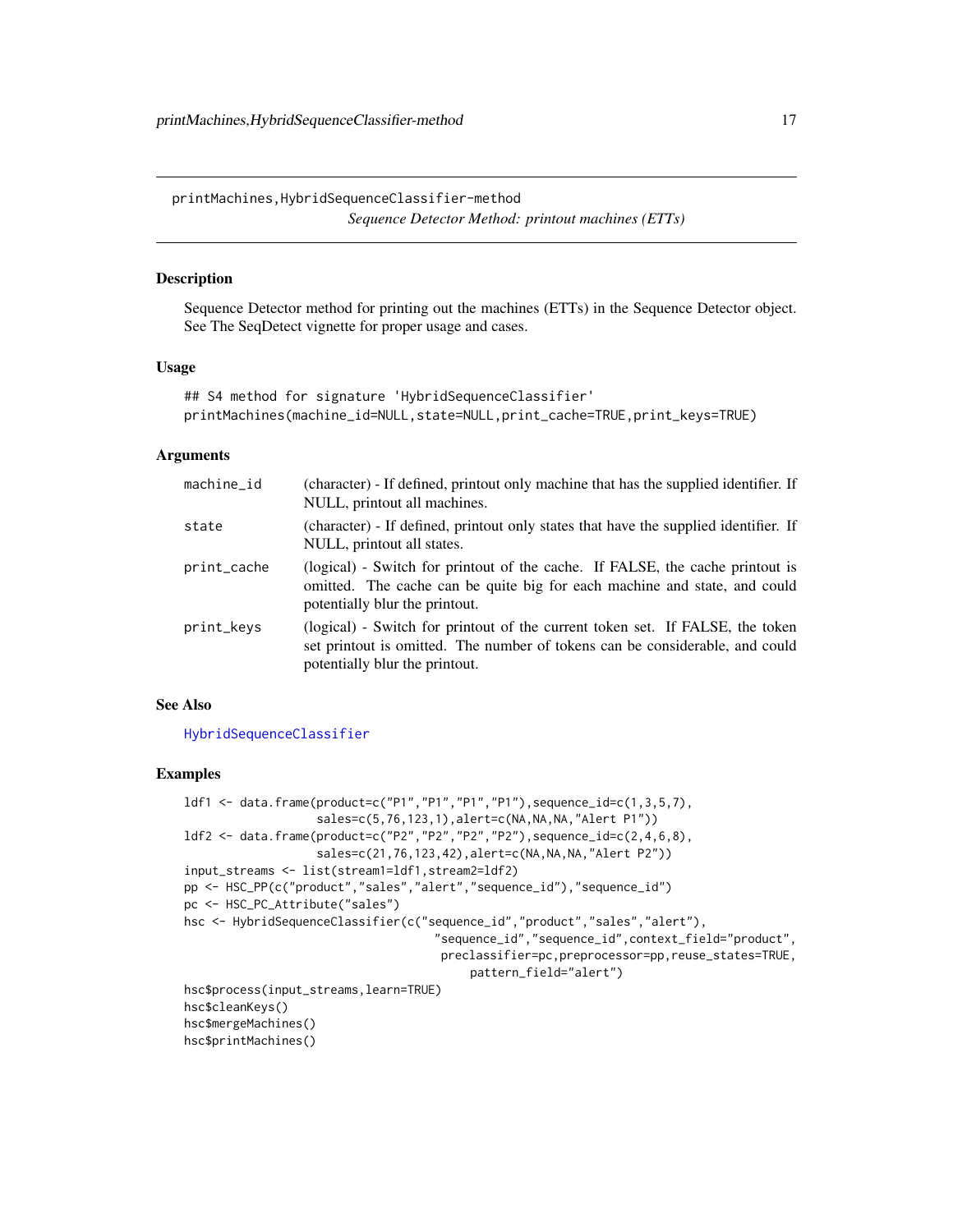<span id="page-17-0"></span>process,HybridSequenceClassifier-method

*Sequence Detector Method: processing input data streams*

#### Description

Sequence Detector method for processing of input data streams. See the SeqDetect vignette for proper usage and cases.

### Usage

```
## S4 method for signature 'HybridSequenceClassifier'
process(streams,learn=TRUE,give_explain=TRUE,threshold=NULL,debug=FALSE,
out_filename=NULL, ...)
```
# Arguments

| streams      | (list, data.frame) - A named list that comprises input data streams. Each list<br>element is a data frame that represents one input data stream.                                                 |
|--------------|--------------------------------------------------------------------------------------------------------------------------------------------------------------------------------------------------|
| learn        | (logical) - Are ETTs in the Sequence Detector extendable? If TRUE, the Se-<br>quence Detector learns new sequences from the supplied input data streams.                                         |
| give_explain | (logical) - Determines elements that will be returned by the method. If TRUE,<br>output explanation and sequence statistical analysis will be returned as well.                                  |
| threshold    | (integer) - Needed threshold for the pushing mechanism. Pushing will work only<br>for transitions that are above the supplied threshold. If NULL, all transitions are<br>taken in consideration. |
| debug        | (logical) - A switch for debug printout.                                                                                                                                                         |
| out_filename | (character) - A filename where the consolidated data stream should be written.<br>The written file is in the CSV format. If NULL, file writing is skipped.                                       |
| $\ddots$ .   | - An additional list of parameters passed into pre-processor and pre-classifier.                                                                                                                 |

#### Value

A list that comprises the following elements:

• stream - The consolidated stream.

If *give\_explain* is TRUE then an additional element is:

• explanation - Actual and potential output symbols for each data item of the consolidated data stream.

If *give\_explain* is TRUE and *time\_series\_sequence\_stats* is TRUE then an additional element is:

• sequences - The complete sequence statistics for the input time-series data.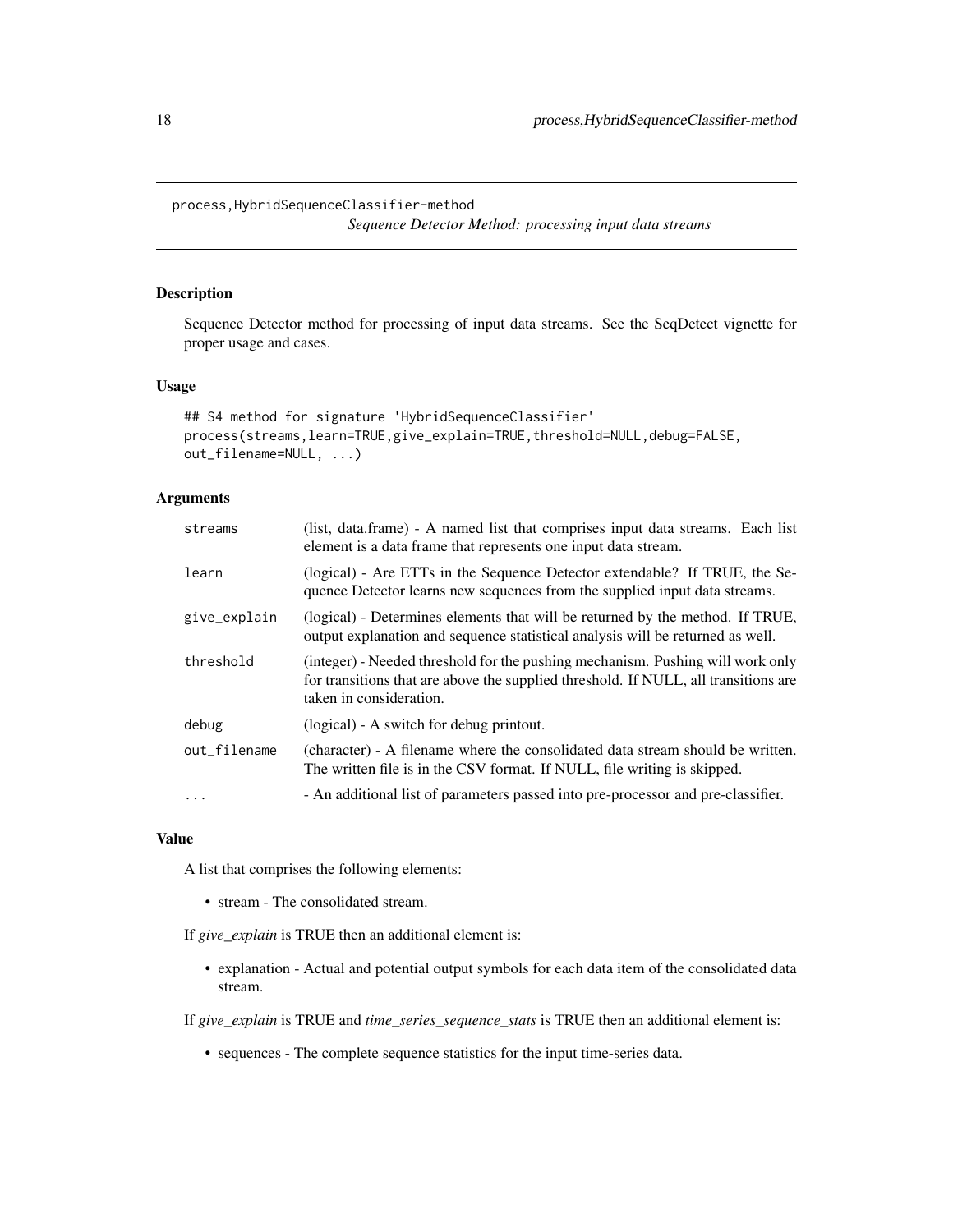<span id="page-18-0"></span>sales\_dataset\_test 19

#### See Also

[HybridSequenceClassifier](#page-10-1)

### Examples

```
st <- data.frame(product=c("P45","P134","P45","P134","P134","P45","P134"),
                 sales=c(2,12,18,16,18,24,8),
                 alert=c(NA,NA,NA,NA,NA,"Alert P45","Alert P134"))
input_streams <- list(stream=st)
pp <- HSC_PP(c("product","sales"),"sequence_id",auto_id=TRUE)
pc <- HSC_PC_Binning(0,100,40,"sales")
hsc <- HybridSequenceClassifier(c("product","sales","sequence_id"),
       "sequence_id","sequence_id","product",pc,pp)
res <- hsc$process(input_streams)
message(res)
```
sales\_dataset\_test *Sales time-series test*

#### Description

Sales dataset taken from [2], which comprises 811 product one year sales quantities. We applied this dataset to test the Sequence Detector. The results are available in [1]. The results of the test are various statistics on detected sequences. The testing set of products is re-tested by simultaneously rising the projection threshold, until no more sequences could be detected or *max\_th* parameter is reached.

#### Usage

```
sales_dataset_test(learning_set = 1:20, testing_set = 21:40,
  th\_increment = 1, max_th = NULL)
```
#### Arguments

| learning_set | (vector) - A set of products to learn ETTs in the Sequence Detector.                                                                                                                             |
|--------------|--------------------------------------------------------------------------------------------------------------------------------------------------------------------------------------------------|
| testing_set  | (vector) - A set of products to test previously learned sales numbers.                                                                                                                           |
| th_increment | (integer) - A threshold increment between two tests.                                                                                                                                             |
| $max_{h}$    | (integer) - Maximal thershold for testing. When reached, no further tests and no<br>further threshold increment is done. If NULL, re-testing is done while there are<br>some sequences detected. |

#### Value

A list that comprises sequence statistics for all tests and thresholds.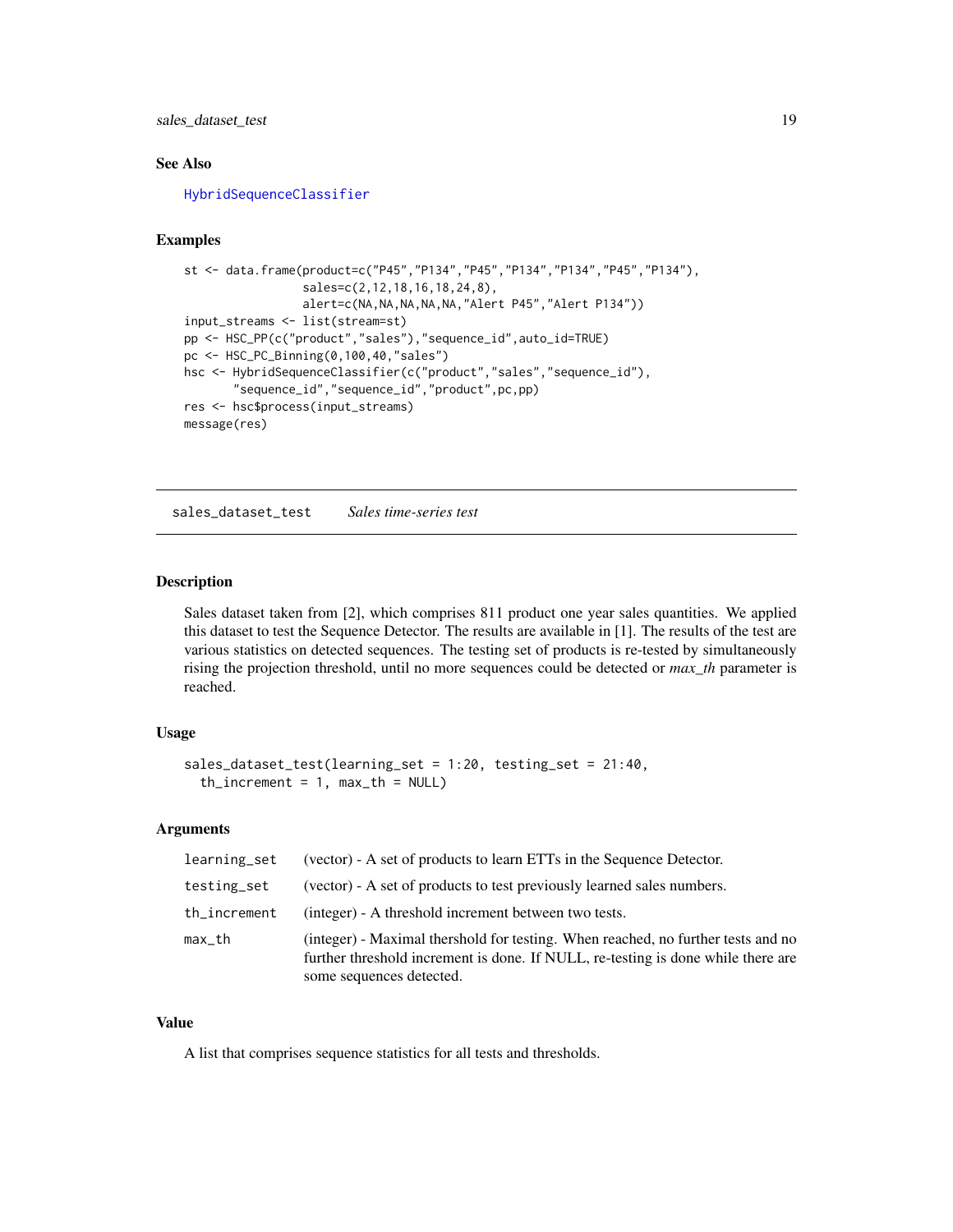#### References

[1] D. Krleža, B. Vrdoljak, and M. Brčić, Latent Process Discovery using Evolving Tokenized Transducer, *IEEE Access*, vol. 7, pp. 169657 - 169676, Dec. 2019

[2] S. C. Tan and J. P. San Lau, Time series clustering: A superior alternative for market basket analysis, in Proceedings of the First International Conference on Advanced Data and Information Engineering (DaEng-2013), Singapore, 2014, pp. 241–248.

sepsis\_dataset\_test *Sepsis dataset test*

#### Description

[sepsis](#page-0-0) dataset is taken from the package *eventdataR* and used to test the Sequence Detector. The results are available in [1].

#### Usage

```
sepsis_dataset_test(induce_biomarker_decision_tree = TRUE,
  threshold = 75, delay = FALSE, hsc = NULL)
```
#### Arguments

induce\_biomarker\_decision\_tree

(logical) - If FALSE, "Biomarker assessment" is one activity ignoring biomarker values. If TRUE, based on the biomarker values, several distinct "Biomarker assessment" activities are inferred.

| threshold | (numeric) - Projection threshold.                                                                                |
|-----------|------------------------------------------------------------------------------------------------------------------|
| debug     | (logical) - Switch for debug printout.                                                                           |
| hsc       | (HybridSequenceClassifier) - An existing Sequence Detector that should be used<br>instead of creating a new one. |

#### Value

None

# References

[1] D. Krleža, B. Vrdoljak, and M. Brčić, Latent Process Discovery using Evolving Tokenized Transducer, *IEEE Access*, vol. 7, pp. 169657 - 169676, Dec. 2019

<span id="page-19-0"></span>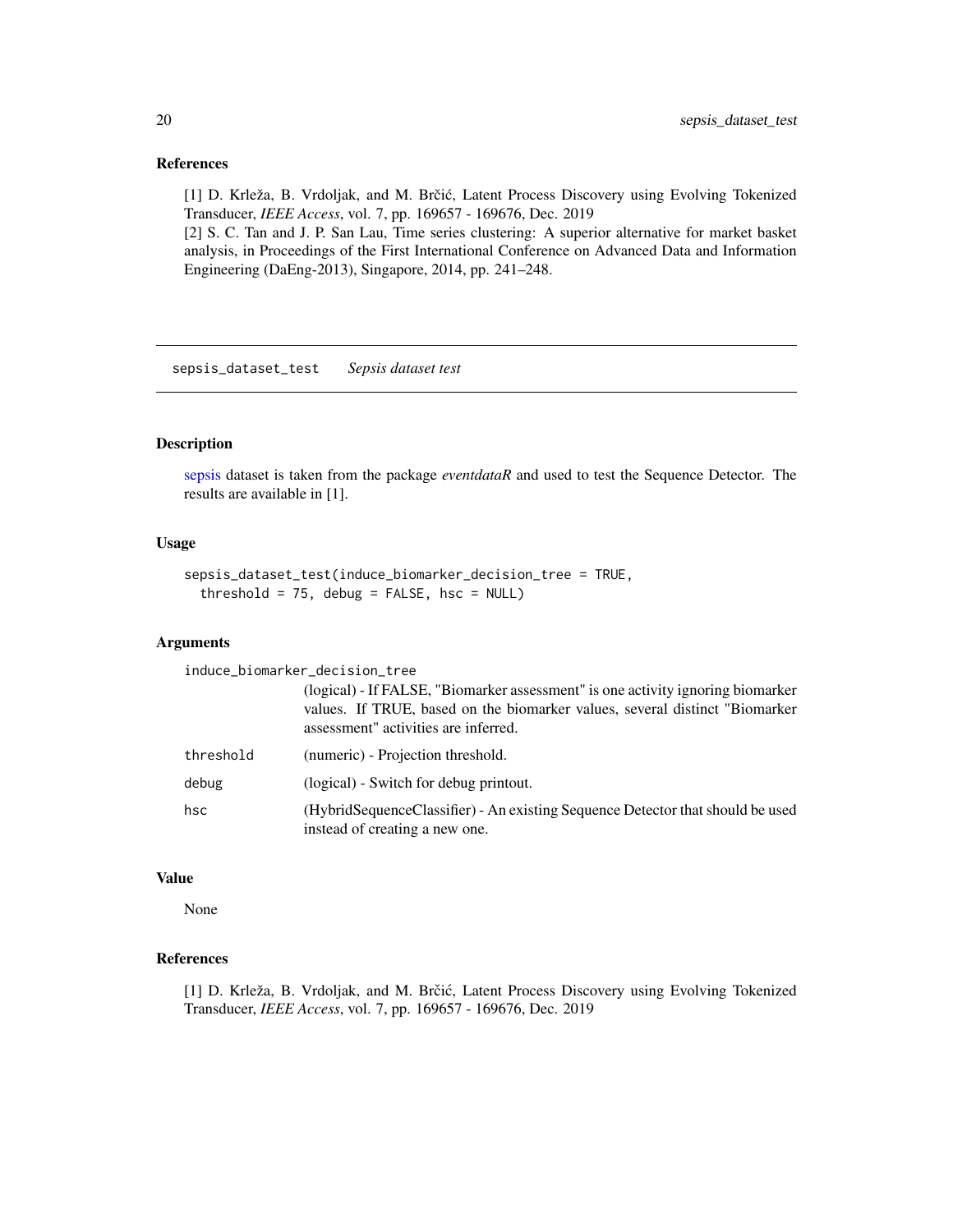<span id="page-20-0"></span>serialize,HybridSequenceClassifier-method *Sequence Detector Method: serialize the Sequence Detector object*

#### Description

Sequence Detector method for serializing. User needs to serialize the Sequence Detector object before saving. If not performed, Sequence Detector C++ part of the object is not saved properly, and cannot be restored later.

#### Usage

```
## S4 method for signature 'HybridSequenceClassifier'
serialize()
```
#### See Also

[HybridSequenceClassifier](#page-10-1)

#### Examples

```
st <- data.frame(product=c("P45","P134","P45","P134","P134","P45","P134"),
                 sales=c(2,12,18,16,18,24,8),
                 alert=c(NA,NA,NA,NA,NA,"Alert P45","Alert P134"))
input_streams <- list(stream=st)
pp <- HSC_PP(c("product","sales"),"sequence_id",auto_id=TRUE)
pc <- HSC_PC_Binning(0,100,40,"sales")
hsc <- HybridSequenceClassifier(c("product","sales","sequence_id"),
       "sequence_id","sequence_id","product",pc,pp)
res <- hsc$process(input_streams)
hsc$serialize()
#saveRDS(hsc,"test.RDS")
# Previous line is commented due to the CRAN checking policies
```

```
serializeToList,HybridSequenceClassifier-method
                         Sequence Detector Method: serialize and externalize Sequence Detec-
                         tor object
```
#### Description

Sequence Detector method for serializing to a list. The list can be saved, loaded and deserialized into a Sequence Detector object again using [deserializeFromList](#page-5-1) function.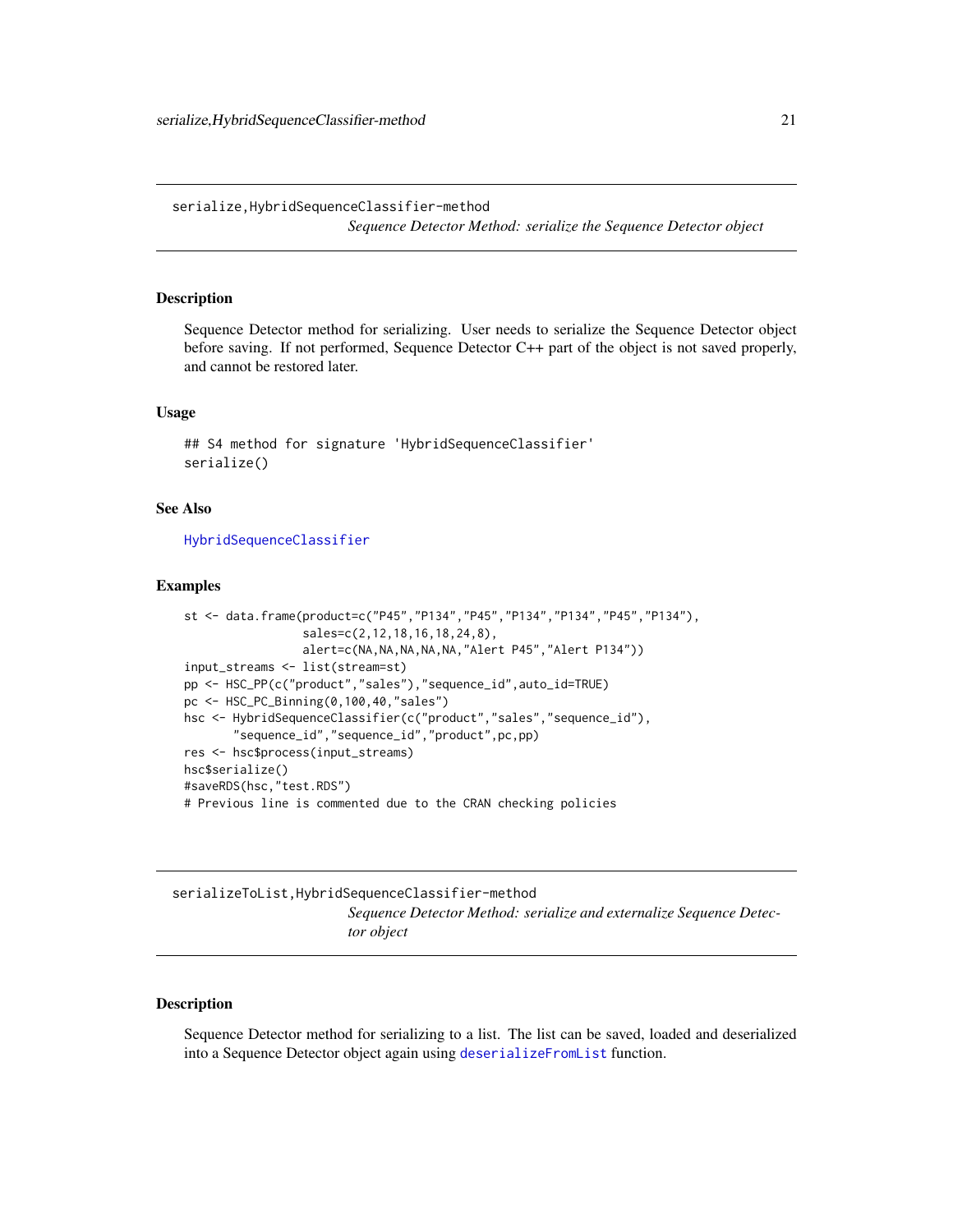#### Usage

```
## S4 method for signature 'HybridSequenceClassifier'
serializeToList()
```
#### Value

Returns a list that comprises all Sequence Detector details.

#### See Also

[HybridSequenceClassifier](#page-10-1), [deserializeFromList](#page-5-1)

#### Examples

```
st <- data.frame(product=c("P45","P134","P45","P134","P134","P45","P134"),
                 sales=c(2,12,18,16,18,24,8),
                alert=c(NA,NA,NA,NA,NA,"Alert P45","Alert P134"))
input_streams <- list(stream=st)
pp <- HSC_PP(c("product","sales"),"sequence_id",auto_id=TRUE)
pc <- HSC_PC_Binning(0,100,40,"sales")
hsc <- HybridSequenceClassifier(c("product","sales","sequence_id"),
       "sequence_id","sequence_id","product",pc,pp)
res <- hsc$process(input_streams)
hsc_list <- hsc$serializeToList()
#saveRDS(hsc_list,"test_list.RDS")
# Previous line is commented due to the CRAN checking policies
```
setInputDefinitions,HybridSequenceClassifier-method *Sequence Detector Method: redefine all input definitions*

#### Description

A method for redefining the Sequence Detector input parameters. This method is useful when we want to reuse an existing Sequence Detector for a different set of input data streams. Based on the ETT definition, after the pre-processing and pre-classification stages we need to have a consolidated data frame that comprises context identifier, sequence fields (timestamps or incremental value) and classification values (an input symbol). Not everything can be redefined and needs to be left as defined at the time of Sequence Detector instantiation, such as decay descriptors.

#### Usage

```
## S4 method for signature 'HybridSequenceClassifier'
setInputDefinitions(fields, timestamp_start_field, timestamp_finish_field,
context_field=NULL, preclassifier=NULL, preprocessor=NULL, pattern_field=NULL)
```
<span id="page-21-0"></span>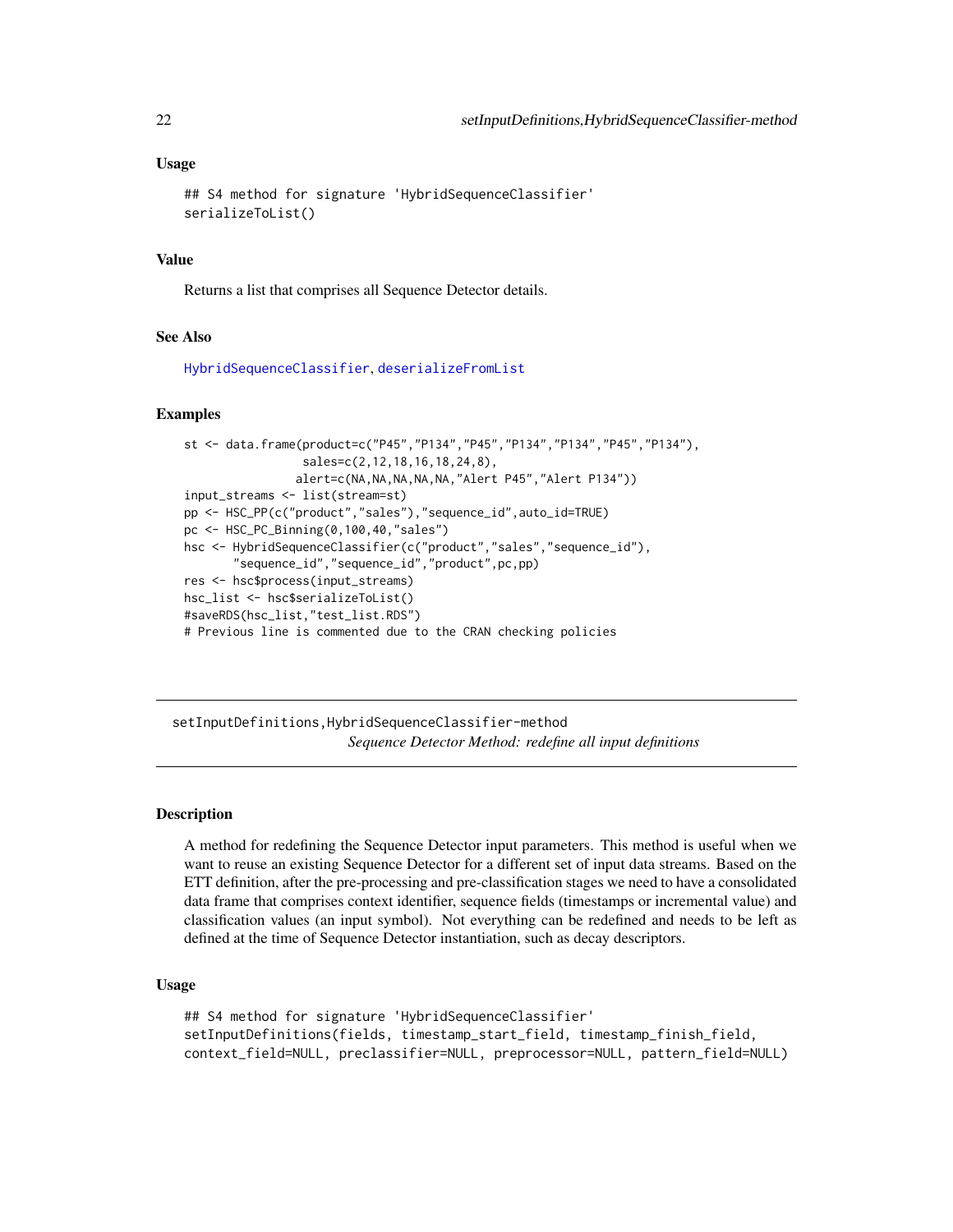# <span id="page-22-0"></span>Arguments

| fields                 | (vector, character) - A vector of all relevant consolidated data stream fields.                                                                                                                                                                                                   |  |  |
|------------------------|-----------------------------------------------------------------------------------------------------------------------------------------------------------------------------------------------------------------------------------------------------------------------------------|--|--|
| timestamp_start_field  |                                                                                                                                                                                                                                                                                   |  |  |
|                        | (character) - A name of the field having starting time point values.                                                                                                                                                                                                              |  |  |
| timestamp_finish_field |                                                                                                                                                                                                                                                                                   |  |  |
|                        | (character) - A name of the field having finishing time point values.                                                                                                                                                                                                             |  |  |
| context_field          | (character) - A name of the context identifier field (key field). If NULL, then<br><i>key</i> field is used for retrieving context identifier values.                                                                                                                             |  |  |
| preclassifier          | (HSC_PC) - A pre-classifier object. If NULL, the Sequence Detector creates<br>new HSC PC None pre-classifier, which means that the input consolidated data<br>stream must have <i>clazz</i> field for retrieving classification values (input symbols<br>in the underlying ETTs). |  |  |
| preprocessor           | (HSC_PP) - A pre-processing object. If NULL, the Sequence Detector creates<br>new HSC_PP pre-processor having the same fields as define in the fields param-<br>eter, and ordering timestamp field as defined in timestamp_start_field.                                           |  |  |
| pattern_field          | (character) - A name of the field having output symbol values, i.e., relational<br>ETT classification output.                                                                                                                                                                     |  |  |

setOutputPattern,HybridSequenceClassifier-method *Sequence Detector Method: assign output symbols*

# Description

Sequence Detector method for assigning output symbols to states and transitions. See the SeqDetect vignette for proper usage and cases.

# Usage

```
## S4 method for signature 'HybridSequenceClassifier'
setOutputPattern(states=c(),transitions=c(),pattern,machine_id=NULL)
```
# Arguments

| states       | (vector, character) - A character vector that comprises state identifiers. The sup-<br>plied symbol (output alphabet, pattern parameter) is assigned to these states.                                                     |
|--------------|---------------------------------------------------------------------------------------------------------------------------------------------------------------------------------------------------------------------------|
| transitions  | (vector, character) - A character vector that comprises transition identifiers. The<br>supplied symbol (output alphabet, pattern parameter) is assigned to these transi-<br>tions.                                        |
| pattern      | (character) - An output symbol, an element of the output alphabet, that needs to<br>be assigned to supplied states and transitions.                                                                                       |
| $machine_id$ | (character) - If defined, the output symbol assignment applies only to the ma-<br>chine having this identifier. If NULL, the output symbol assignment applies to<br>all machines (ETTs) in this Sequence Detector object. |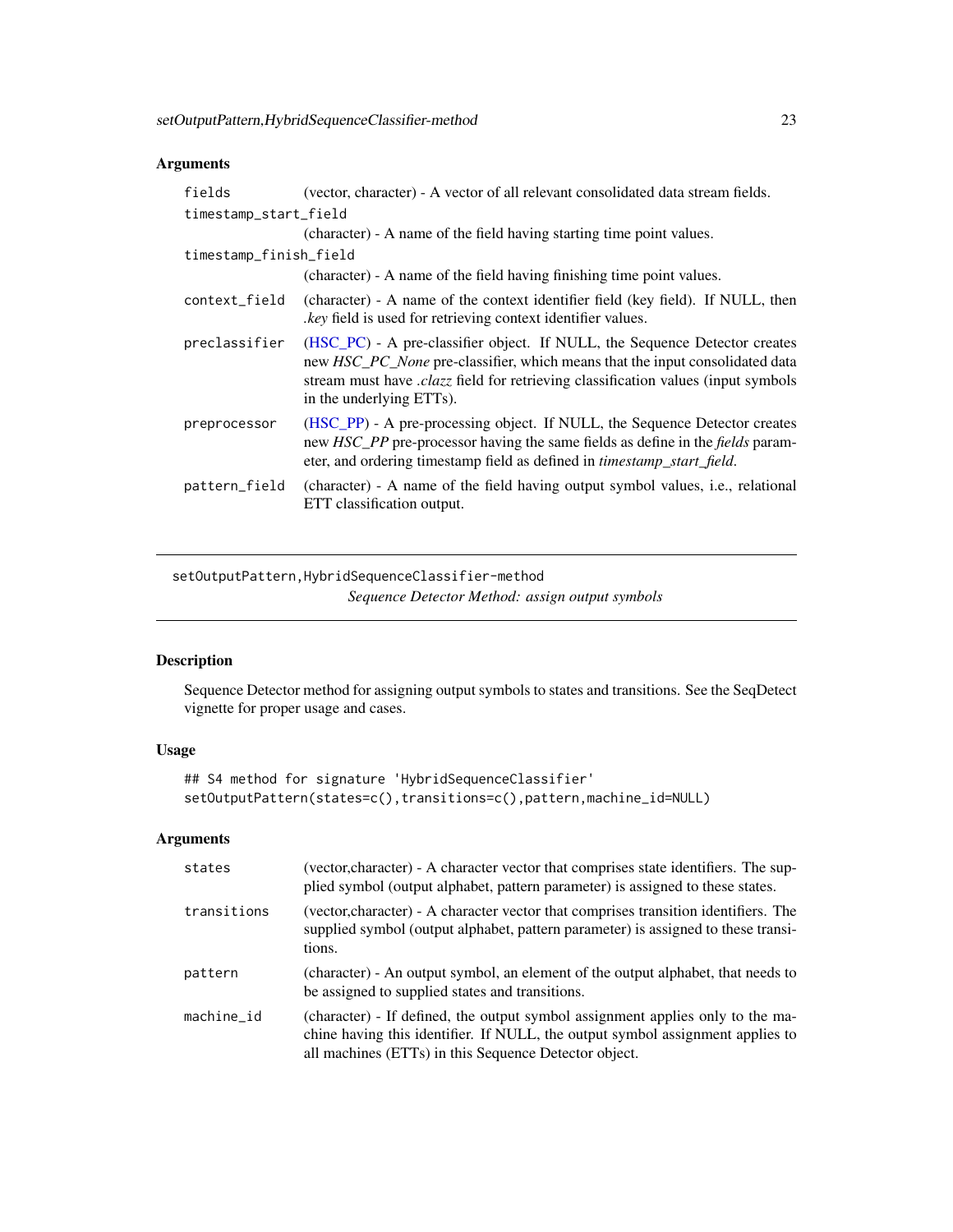# <span id="page-23-0"></span>See Also

[HybridSequenceClassifier](#page-10-1)

setPreclassifier,HybridSequenceClassifier-method *Sequence Detector Method: re-set the pre-classifier object*

### Description

Sequence Detector method for re-setting the pre-classifier object. This might be desirable when we want to use already existing Sequence Detector for new input data streams, having different structure.

#### Usage

## S4 method for signature 'HybridSequenceClassifier' setPreclassifier(preclassifier)

#### Arguments

preclassifier ([HSC\\_PC](#page-7-1)) - New pre-classifier object.

#### See Also

[HybridSequenceClassifier](#page-10-1)

setPreprocessor,HybridSequenceClassifier-method *Sequence Detector Method: re-set the pre-processor object*

#### Description

Sequence Detector method for re-setting the pre-processor object. This might be desirable when we want to use already existing Sequence Detector for new input data streams, having different structure.

#### Usage

```
## S4 method for signature 'HybridSequenceClassifier'
setPreprocessor(preprocessor)
```
#### **Arguments**

preprocessor ([HSC\\_PP](#page-9-1)) - New pre-processor object.

#### See Also

[HybridSequenceClassifier](#page-10-1)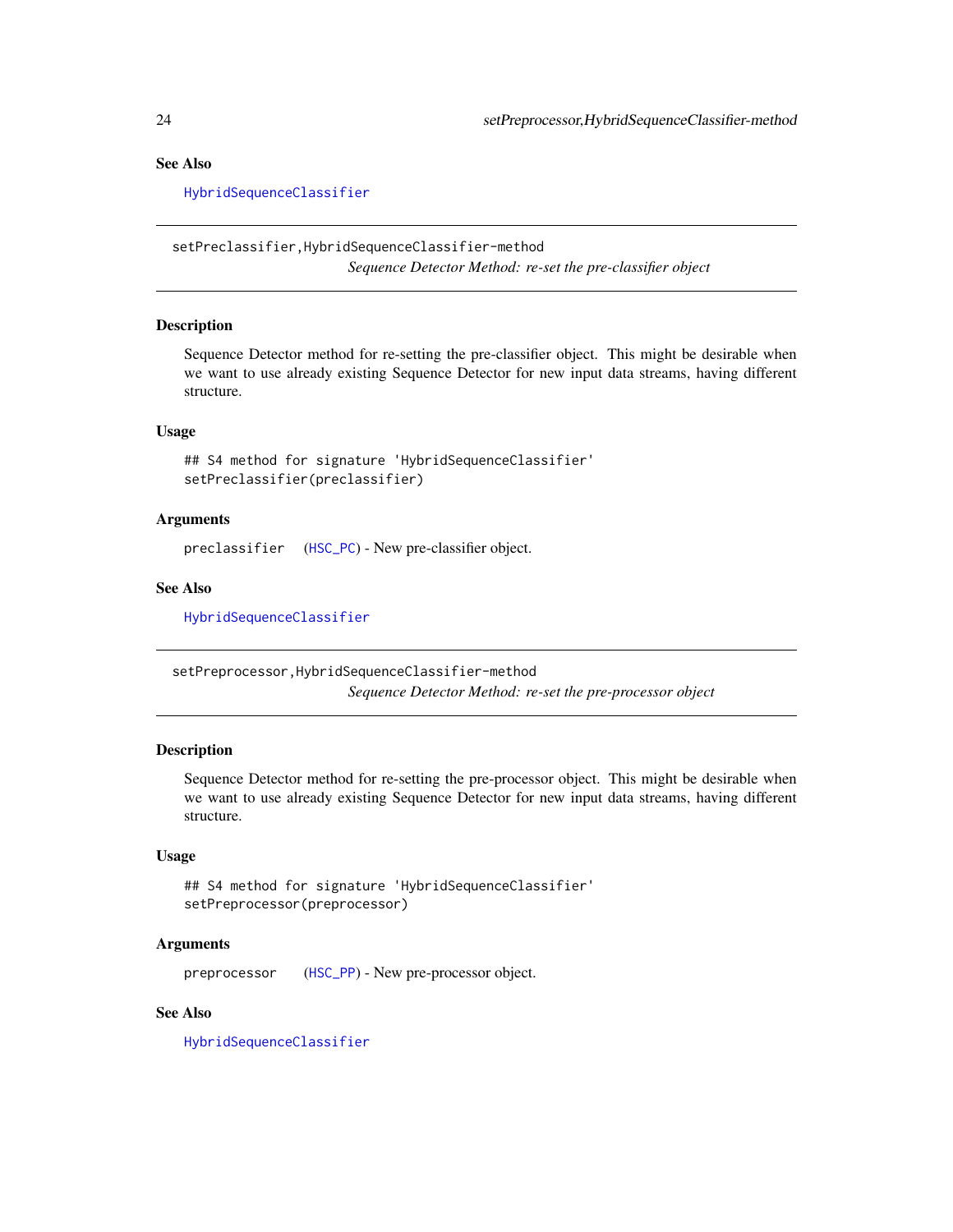#### <span id="page-24-0"></span>Description

A synthetic process that was introduced in the process mining agenda [1]. The original event log introduced in [1] did not comprise any timestamps, and a process discovery algorithm was intended to infer this based on the event position in the log. ETT and new process discovery algorithms require events to have at least some sort of timing, and this was added for this test. It is worth noticing that the given event log has some parallel activities, which should be detected by the process discovery algorithm. The final results of this test are described in [2].

#### Usage

synthetic\_test\_agenda(label\_aspect=1)

#### Arguments

label\_aspect (numeric) - A vector of all relevant consolidated data stream fields.

#### References

[1] W. M. P. van der Aalst and A. J. M. M. Weijters, Process mining: a research agenda, *Computers in Industry*, vol. 53, no. 2, pp. 231–244, Apr. 2004 [2] D. Krleža, B. Vrdoljak, and M. Brčić, Latent Process Discovery using Evolving Tokenized

Transducer, *IEEE Access*, vol. 7, pp. 169657 - 169676, Dec. 2019